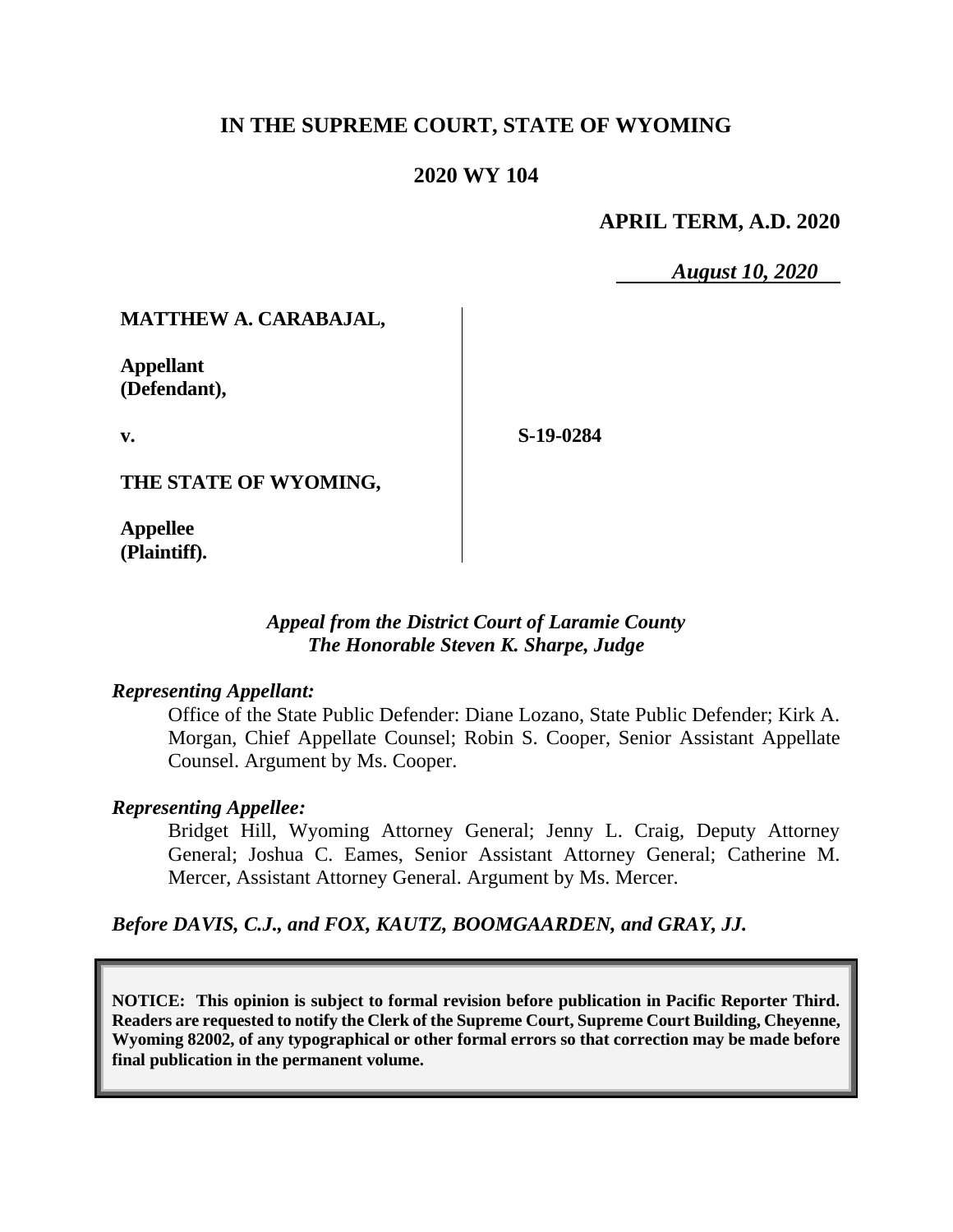## **DAVIS**, **Chief Justice.**

[¶1] The State filed two separate informations charging Matthew Carabajal with multiple felonies and misdemeanors. Late in the case, it filed motions to join the charges for trial, which the district court denied as untimely. The State then moved to dismiss the charges without prejudice, advising that it intended to refile the charges in a single information. The court granted the State's motions without prejudice, and Mr. Carabajal appeals. We reverse.

### **ISSUES**

[¶2] This appeal presents a single dispositive issue, which we state as:

Did the district court abuse its discretion in granting the State's motion to dismiss the charges against Mr. Carabajal without prejudice? $1$ 

# **FACTS**

[¶3] On January 8, 2019, a faculty member at South High School in Cheyenne discovered that his 2008 Ford F-350 was missing from the school parking lot and reported it to the school resource officer, Officer Emmanuel Fardella of the Cheyenne Police Department. Officer Fardella found broken glass where the vehicle had been parked and then checked the school's video surveillance. The video surveillance showed Matthew Carabajal leaving the school by a door near the faculty parking lot at 1:32 p.m. and the missing Ford leaving the parking lot at 1:35 p.m. Cheyenne police located the Ford the next day at a Cheyenne park. It had a broken window, and its owner reported that two cordless drills, their batteries, and a Pioneer audio deck were missing from it.

[¶4] On February 28, 2019, Officer Fardella received another report, this time concerning a vehicle burglary on campus. The vehicle was a 2012 Honda Pilot that belonged to a student, and a witness reported seeing Mr. Carabajal discharge a firearm into one of its windows and pull a backpack from it. Mr. Carabajal was then seen leaving the area in a 2008 Kia Sportage that was reported stolen by another student.

[¶5] Later that day, Mr. Carabajal was observed returning to the area on foot, and Officer Fardella and school officials made contact with him. Mr. Carabajal consented to a search of his own vehicle, and a marijuana pipe and plastic bag of marijuana were found. He

<sup>1</sup> Mr. Carabajal presents a second issue that asks this Court to amend W.R.Cr.P. 48 to change the manner in which time is calculated under the rule when the State dismisses charges without prejudice and then refiles them. On March 24, 2020, the Court adopted such an amendment per the recommendation of the Permanent Rules Advisory Committee, Criminal Division. We therefore will not address Mr. Carabajal's second issue.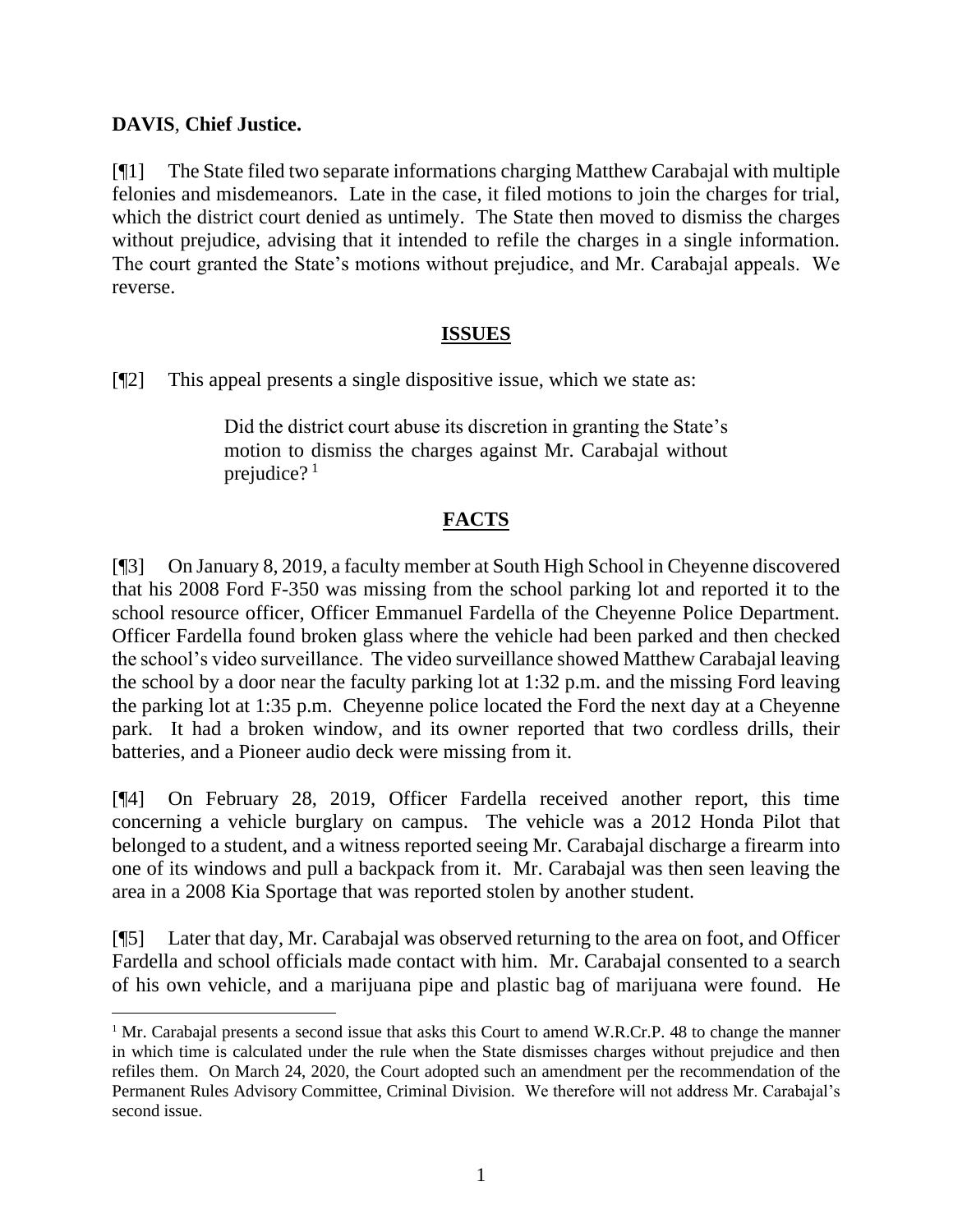admitted that the drugs were his, and he also admitted to being in the Kia, but claimed that someone else had picked him up in it and that they had gone to the area of Fox Farm Road and Columbus Drive to smoke. The Kia was found in the area of Fox Farm and Columbus, but the school's surveillance video showed no one else in the vehicle. The backpack Mr. Carabajal had taken from the Honda was still in the Kia.

[¶6] On March 1, 2019, the State filed its first information against Mr. Carabajal, charging him with four offenses: Count I: aggravated burglary for the February 28 burglary of the Honda; Count II: felony theft for the February 28 theft of the Kia; Count III: misdemeanor property destruction for the February 28 shooting damage to the Honda; and Count IV: misdemeanor possession for the February 28 possession of marijuana. On March 8, 2019, Mr. Carabajal was bound over to district court on Counts I, III, and IV. Count II was dismissed at the preliminary hearing, apparently because the State failed to present evidence that the Kia's owner had not given Mr. Carabajal permission to use the vehicle. The three counts bound over in this information became Docket 34-412.

[¶7] On March 5, 2019, the Cheyenne Police Department received a report of a stolen firearm. The owner, Jerika Pino, reported that her 9mm Taurus pistol was missing from her home safe, along with one magazine of ammunition. She had the remainder of the ammunition, all of which bore a WMA 15 stamp on the casing. She reported that Mr. Carabajal babysat her child for several hours on February 23, 2019, and after she heard that he had been arrested for the February 28 shooting incident at South High School, she suspected that he had taken her firearm. Detective James Harper investigated and found:

> The Cheyenne Police Department did investigate a shooting that occurred at South High School on February 28, 2019. Matthew Carabajal was arrested for that incident and his white HTC phone was seized. The firearm was not recovered, but a spent shell casing was found. The shell casing had "WMA 15" stamped into the bottom of the casing.

> I obtained a search warrant for the phone. Matthew Carabajal took several pictures of himself and the stolen Taurus on February 25, 2019. In one of the photos you can make out the serial number as [matching the serial number of the pistol reported stolen by Ms. Pino].

[¶8] On March 22, 2019, the State filed a second information against Mr. Carabajal charging him with four offenses: Count I: felony theft for the January 8 theft of the Ford truck; Count II: felony theft for the January 8 theft of the cordless drill, batteries, and Pioneer deck from the Ford truck; Count III: misdemeanor theft for the February 23 theft of the Taurus firearm; and Count IV: felony theft for the February 28 theft of the Kia (the charge dismissed from the earlier-filed information). On April 11, 2019, Mr. Carabajal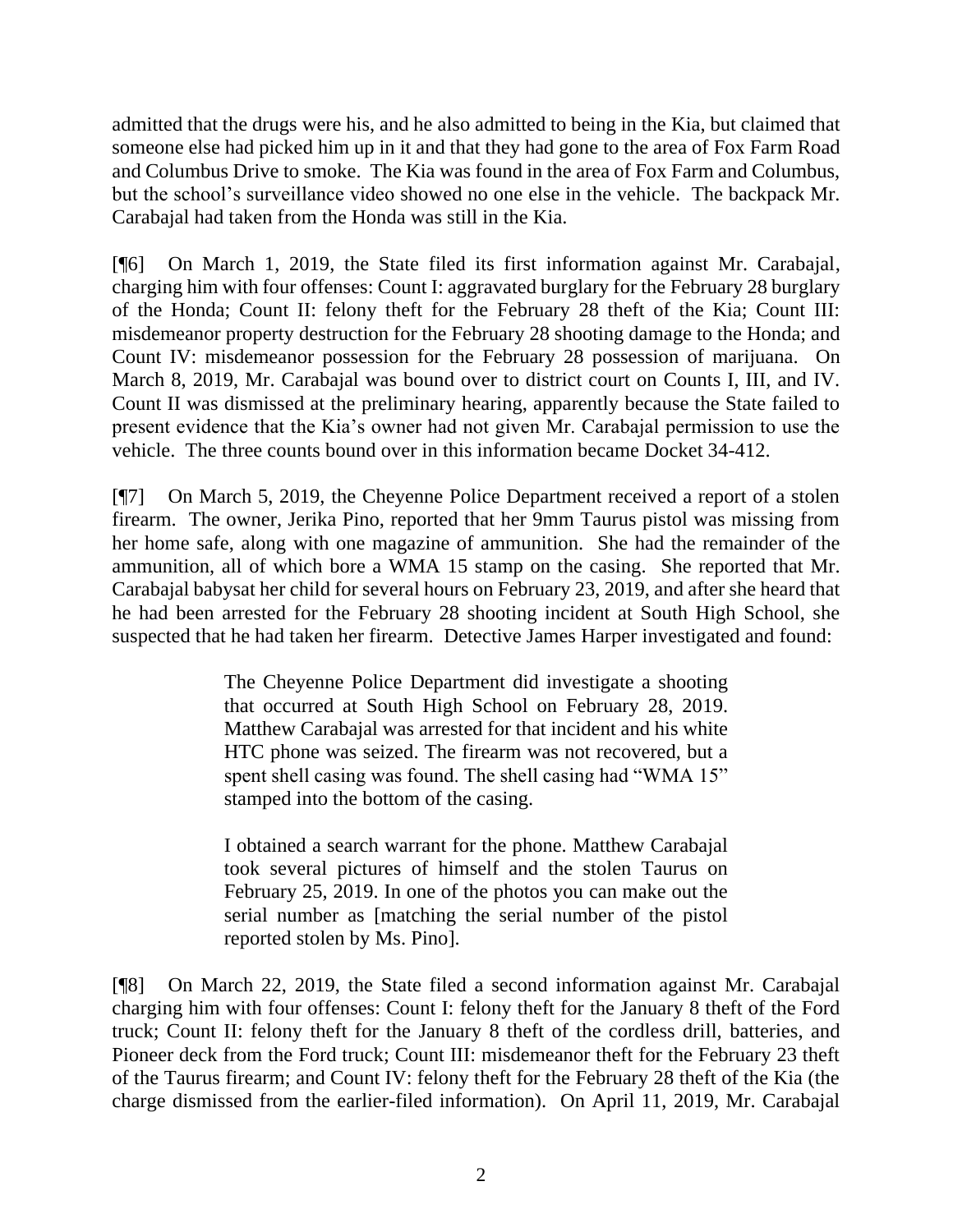was bound over to district court on all four charges. The four counts bound over in this information became Docket 34-461.

[¶9] Mr. Carabajal was separately arraigned and pled not guilty to the charges in both informations, and case management orders were entered in each case. In Docket 34-412 (the first information), a jury trial was set for August 6, 2019, all discovery and Rule 404(b) disclosures were due by May 16, and the deadline for filing motions was July 8. In Docket 34-461 (the second information), a jury trial was set for September 10, 2019, all discovery and Rule 404(b) disclosures were due by June 13, and the motion cut-off was August 12. Mr. Carabajal filed a demand for a speedy trial in each case, as well as timely demands for discovery and disclosure of any Rule 404(b) evidence the State intended to introduce.

[¶10] On July 29, 2019, the State moved to continue the August 6 trial date for Docket 34-412 (the first information). As grounds for the continuance, it stated that the parties were working toward a global resolution of Mr. Carabajal's multiple open dockets. On July 30, the district court entered an order resetting the trial to September 10, 2019.

[¶11] On August 19, 2019, Mr. Carabajal moved to vacate the trials in Dockets 34-412 and 34-461, both of which were then set for September 10.<sup>2</sup> The motion advised that the parties had negotiated a plea agreement in all of the dockets against him and requested a setting for a change of plea hearing. The district court set the change of plea hearing for September 3, 2019.

[¶12] At that hearing, defense counsel informed the court that Mr. Carabajal had changed his mind and did not wish to change his plea. Defense counsel also advised the court that she would not be prepared to try the cases by September 10 and requested that they be reset. Because the Rule 48 deadline for a trial in Docket 34-412 was September 28, Mr. Carabajal agreed to waive his right to a speedy trial in that docket.

[¶13] On September 4, 2019, the court reset the trials in both Dockets 34-412 and 34-461 to October 16, 2019. On September 16, it held a conference concerning the trials for the two dockets and asked defense counsel if Mr. Carabajal was prepared to go to trial. She responded:

> Yes, Your Honor, in both of those dockets. I do think they need to be tried separately. I know that the State wants to be heard with respect to that. But it is certainly – in the second docket there are charges completely unrelated to what's in the first.

<sup>&</sup>lt;sup>2</sup> The motion made the same request for a third docket with more charges against Mr. Carabajal, which is not at issue in this appeal.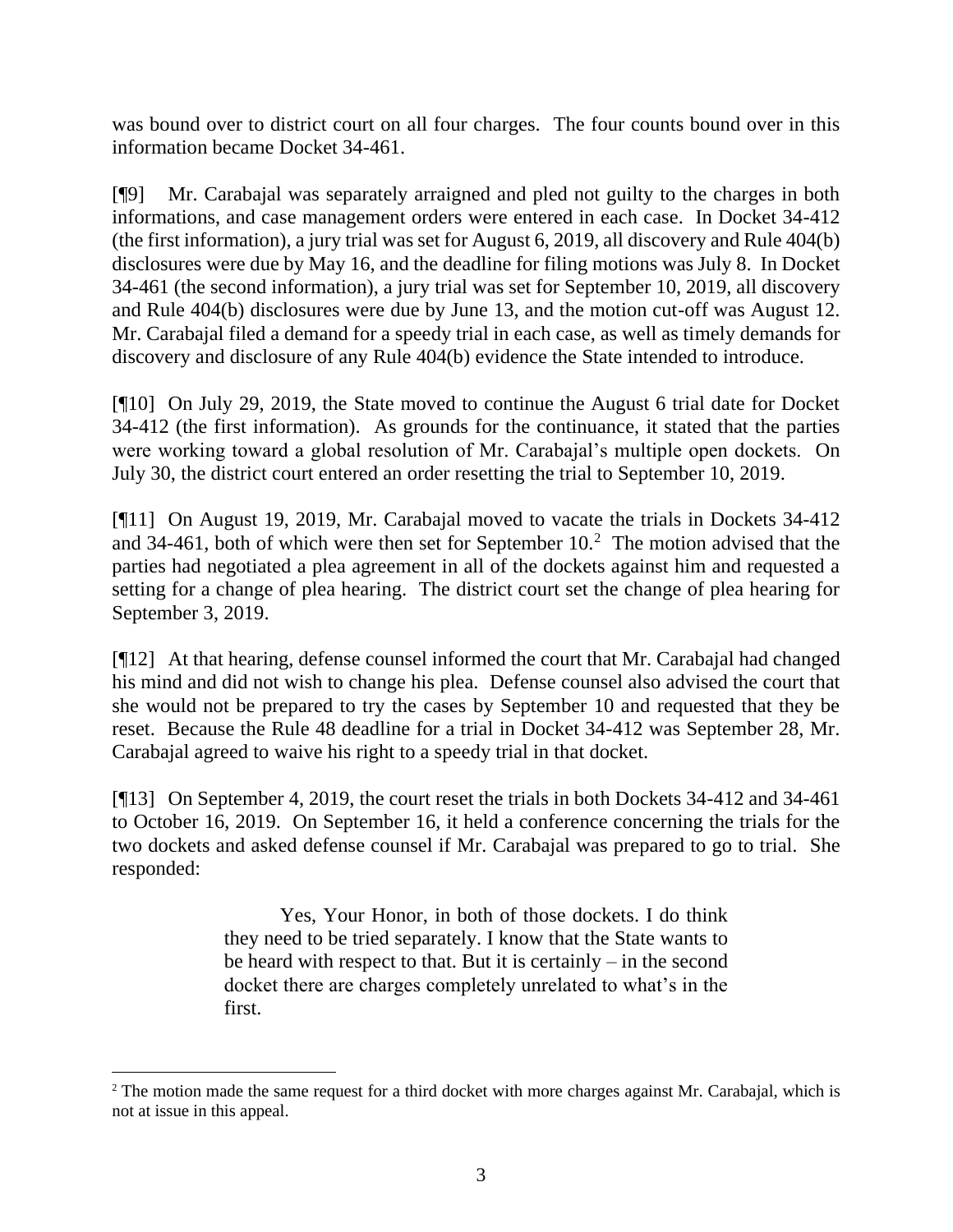[¶14] When the court suggested that Docket 34-461 (the second information) should be tried first because no speedy trial waiver had been signed in that case, the following exchange took place:

> [PROSECUTOR]: Well, Your Honor, I've had the opportunity to look into – more to the evidence in this case since Mr. Carabajal had rejected the plea offer that I thought was previously in place.

> Docket 34-461, I don't know that the State could try that case independent of Docket 34-412 because the evidence overlaps. It was – there was a theft of a gun charge in Docket 34-461. And the way that they tied that theft to Mr. Carabajal was through an aggravated burglary in 34-412 involving that same gun and the gun casing.

> So that's that something I anticipate briefing for this Court this week so I could submit something to the Court to make a decision of how we can try this in one logical unit. But just the way the evidence overlaps, 461 is not triable without the evidence in 412.

> THE COURT: Well, for whatever reason, they were charged separately by your office. My guess is you were not the one who did that, . . . . I guess procedurally what we would have to do is you could file a motion to join the cases and give [defense counsel] an opportunity to be heard whether she joins in that [motion] or whether she's objecting to that motion. And then we'll make a determination.

> So the sooner you could get that motion filed, the sooner we can get it on our docket to be heard. And the Court will make a decision about whether joinder is appropriate or whether there is any prejudice to the defendant with the joinder.

[¶15] On September 23, 2019, the State filed a motion to join all the counts in Docket 34- 412 with two of the counts in Docket 34-461: Count III (firearm theft) and Count IV (Kia theft). Mr. Carabajal objected to the motion as untimely and on the ground that it was an effort to introduce Rule 404(b) evidence that the State had failed to disclose by the deadlines set in the case management order. On September 27, 2019, the district court denied the State's motion as "untimely and too close to trial."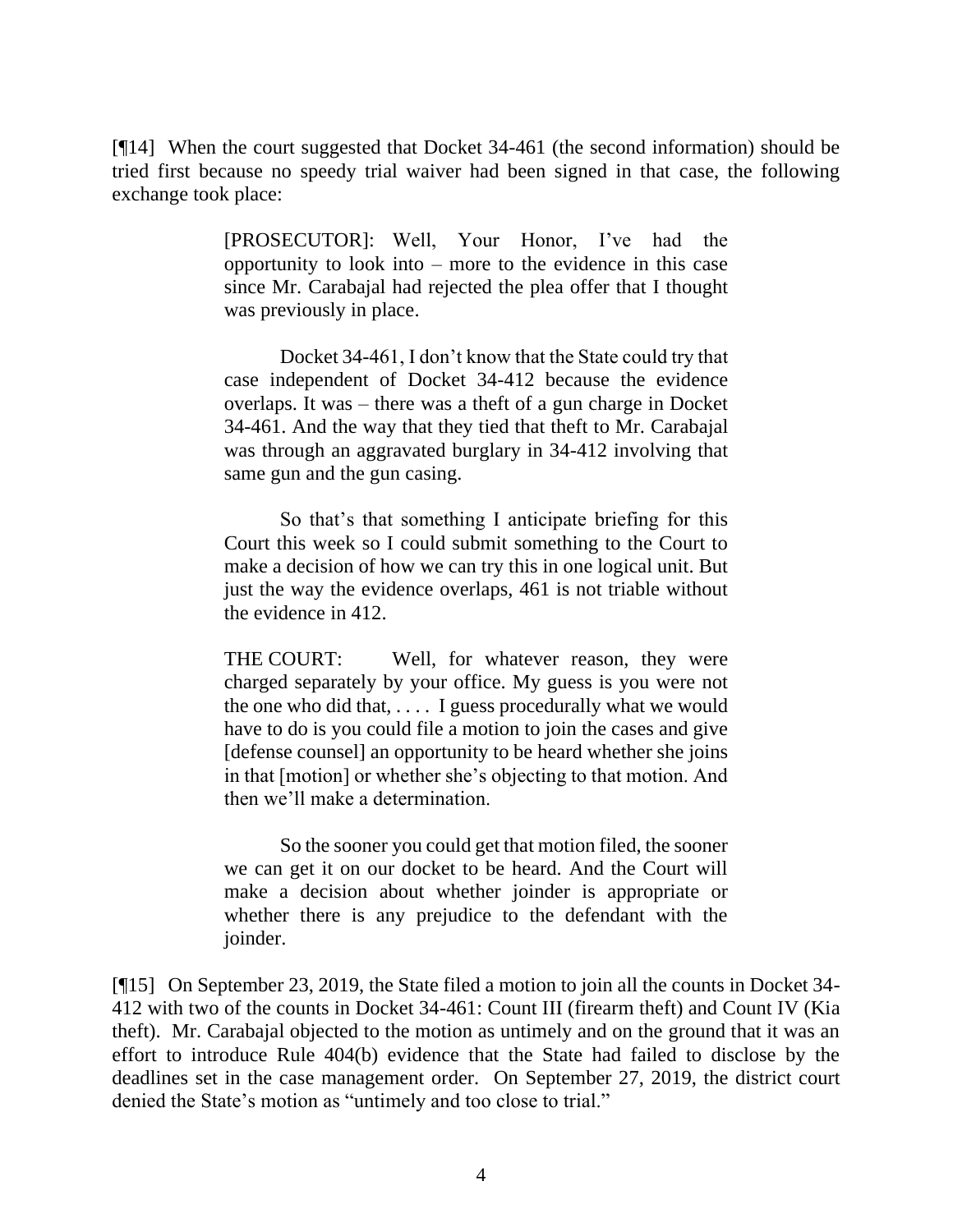[¶16] The case management orders in both cases required that pretrial memos be filed no later than twenty days before trial. Given the October 16, 2019 trial date, that meant that they were due by September 26. In Docket 34-412 (the first information), both parties had filed their memos in July, in anticipation of the trial previously set for August. In Docket 34-461, Mr. Carabajal filed his pretrial memo on September 24, 2019, and the State filed its memo on September 30. Additionally, on September 26, the State began producing a large amount of additional discovery to Mr. Carabajal.<sup>3</sup>

[¶17] On October 7, 2019, Mr. Carabajal filed three motions in limine in response to the State's untimely pretrial memo and discovery in Docket 34-461 (the second information). In his first motion, he sought exclusion of any evidence of his reputation and alleged involvement in a shooting at South High School as undisclosed 404(b) evidence. He argued:

> Here, to date, the State has filed no [404(b)] notice, and requested no hearing. However, on September 30, 2019, when the State untimely filed its State's Pretrial Memorandum, it listed Jerika Pino as a witness. It further indicated, "Ms. Pino may also testify as to her knowledge of Mr. Carabajal's history, including his reputation for criminal activity and the basis for her suspicion that the defendant may have taken her firearm and become involved in a shooting incident at Sou[t]h High School."

[¶18] In his second motion in limine, Mr. Carabajal sought exclusion of any evidence not timely produced to him. In support, he stated:

> 3. Defendant timely complied with this Court's *Criminal Case Management Order*. On April 15, 2019 Defendant filed *Defendant's Demand for Discovery* and its *Motion for Witness Statements Pursuant to W.R.Cr.P. 26.2*. On April 29, 2018, Defendant filed its *Request for Notice of Intention to Use Evidence*;

> 4. The State of Wyoming produced what Defendant initially believed to be complete discovery on June 11, 2019. As indicated by its June 14, 2019 *Certificate of Discovery*, the State of Wyoming produced: P94 Body Cam (1 video), 911 Call (1 call), and CPD Reports 6-11-2019 (actually containing law enforcement reports ranging from March 5, 2019 to April

<sup>&</sup>lt;sup>3</sup> It is not clear from the record whether the discovery related to one or both dockets.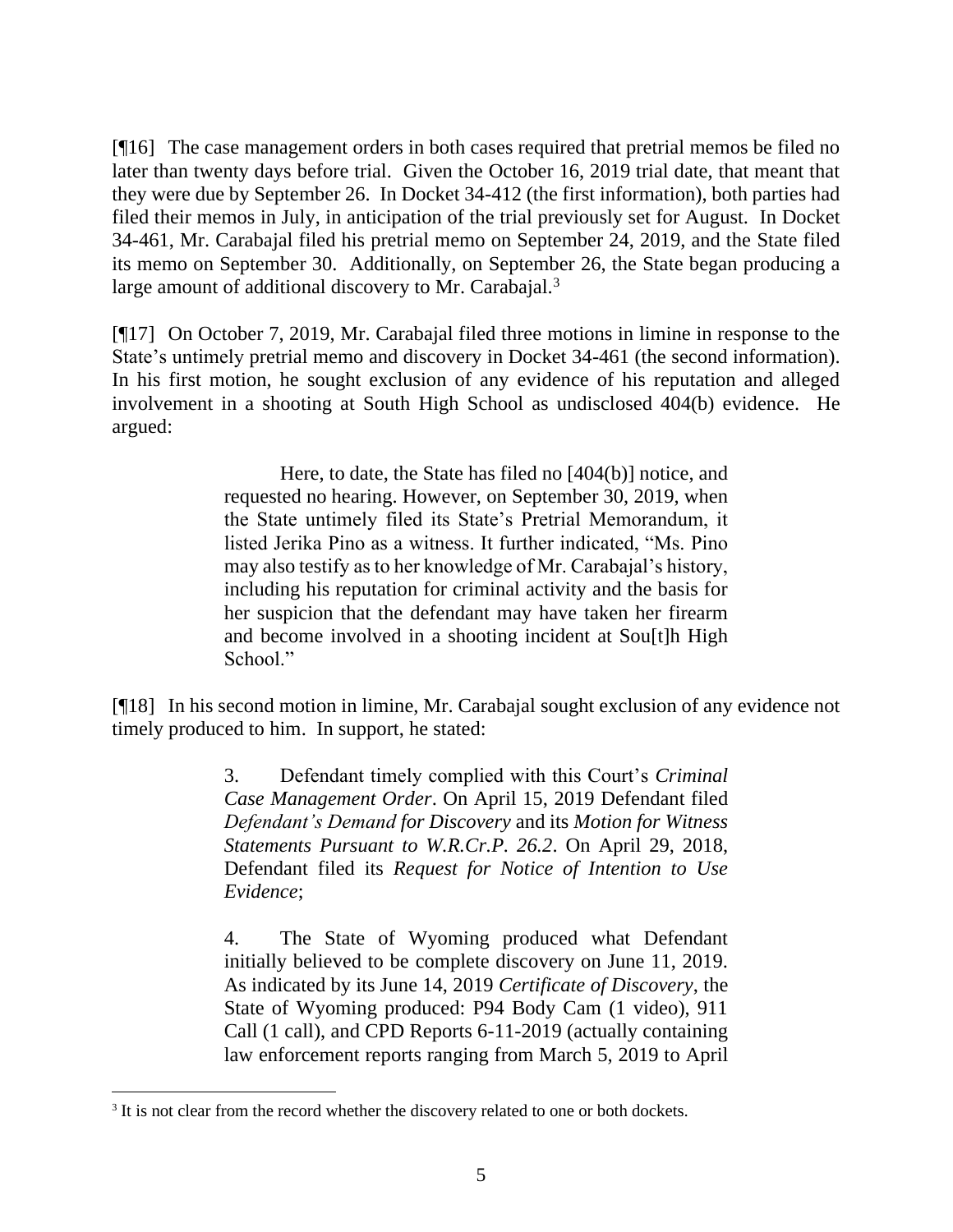5, 2019). However, beginning on September 26, 2019, the State of Wyoming has begun inundating Defendant with discovery. Beginning that date, the State of Wyoming has produced, or reproduced (it's not entirely clear as undersigned continues to sift through the files) at least five hundred and ninety five  $(595)$  downloads – of which twenty two  $(22)$  were corrupt and could not download.

[¶19] In his third motion in limine, Mr. Carabajal sought exclusion of any witness or exhibit not timely identified in accordance with the case management order. The State did not respond to the three motions and instead, on that same date, October 7, 2019, it filed a Rule 48(a) motion to dismiss Dockets 34-412 and 34-461 without prejudice. In support, it stated:

> All counts in each docket will be immediately re-filed in a single docket. The allegations in each of the above-referenced dockets all relate to a single series of criminal behavior and should be tried together as a single trial unit. To that end, the State hereby moves this Court to dismiss Docket 34-412 and Docket 34-461, and will proceed to charge all allegations contained in each docket in a single information. Defense counsel objects to dismissal without prejudice and refiling as a single docket.

[¶20] On the same date, October 7, 2019, the State filed a new information in circuit court charging Mr. Carabajal with the seven counts from Dockets 34-412 and 34-461, along with three new charges related to the same events. The new charges included: misdemeanor property destruction for the damage to the stolen Ford truck; misdemeanor theft for the taking of the backpack from the Honda; and misdemeanor theft for the taking of a credit card and small amount of cash from the Kia.

[¶21] On October 9, 2019, the district court entered orders of dismissal without prejudice in Dockets 34-412 and 34-461. Each order noted that the State had provided a reason for its motions, and on that basis the court granted the motions. Mr. Carabajal timely appealed the orders to this Court.

# **STANDARD OF REVIEW**

[¶22] We review a district court's ruling on a Rule 48(a) motion to dismiss for an abuse of discretion. *Graham v. State*, 2011 WY 39, ¶ 10, 247 P.3d 872, 875 (Wyo. 2011); *see also United States v. Romero*, 360 F.3d 1248, 1251 (10th Cir. 2004).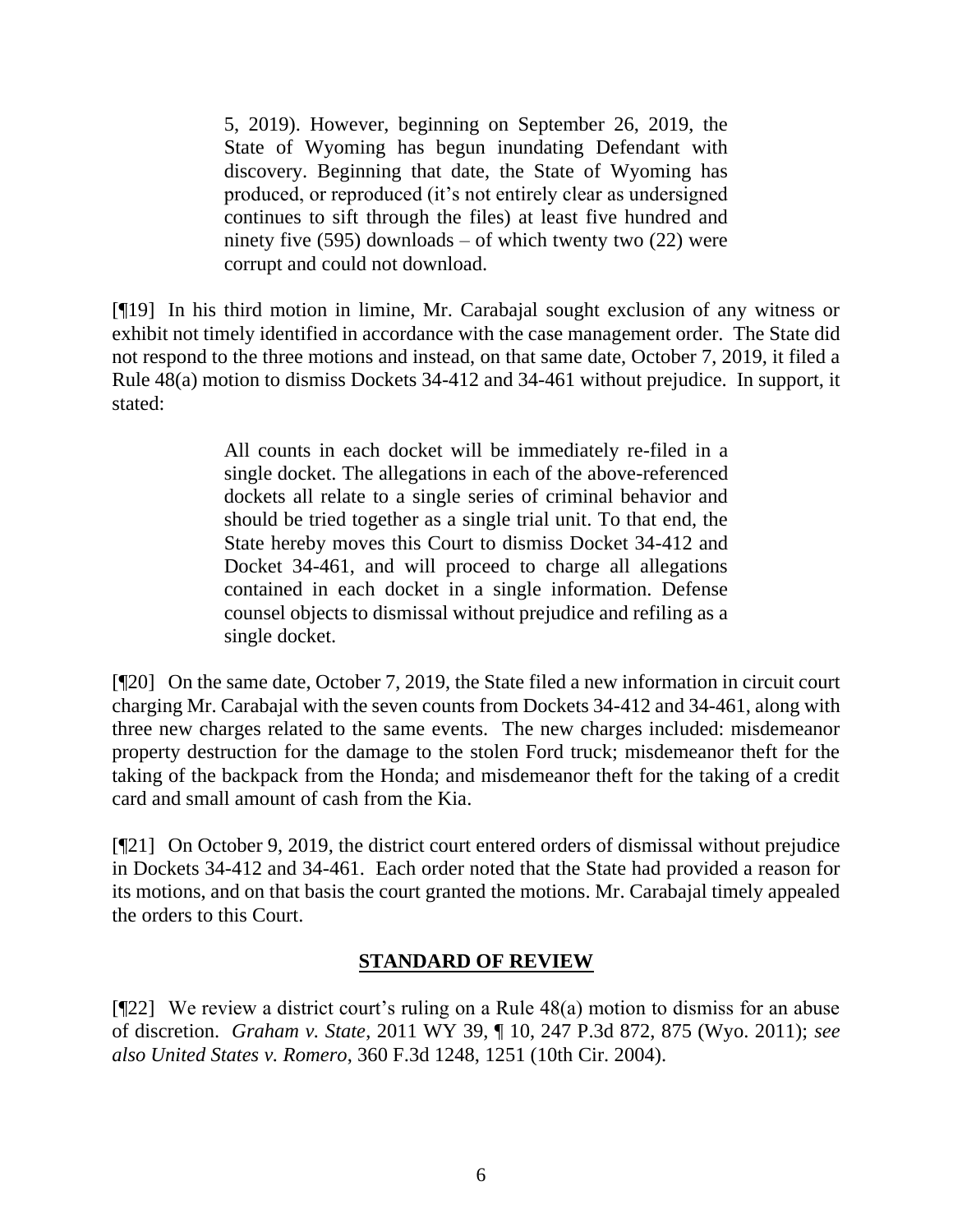### **DISCUSSION**

### **A. Restrictions on Rule 48(a) Dismissals**

[¶23] Rule 48(a) provides in relevant part that "the state may, by leave of court, file a dismissal of an indictment, information or citation, and the prosecution shall thereupon terminate." W.R.Cr.P. 48. We have cautioned that while the rule's "leave of court" requirement gives a district court discretion to deny a prosecutor's motion to dismiss without prejudice, that discretion is limited.

> [W]e must explain that this discretion, in the context of denying a motion to dismiss under Rule 48(a), is limited*. See United States v. Goodson*, 204 F.3d 508, 512 (4th Cir. 2000). As the Fourth Circuit has clearly and cogently explained, "[i]ndeed, the court must grant the government's Rule 48(a) motion unless the court concludes that to grant it would be clearly contrary to manifest public interest, determined by whether the prosecutor's motion to dismiss was made in bad faith." *Id*. That is,

> > [t]he disservice to the public interest must be found, if at all, in the motive of the prosecutor. Examples of disservice to the public interest include the prosecutor's acceptance of a bribe, personal dislike of the victim, and dissatisfaction with the jury impaneled.

*United States v. Smith*, 55 F.3d 157, 159 (4th Cir. 1995).

*State v. Bridger*, No. S-14-0161, Order Granting State's Expedited Petition for Writ of Review/Certiorari and Remanding for Further Consideration (Wyo. S.Ct. June 17, 2014) (hereinafter *Bridger*, No. S-14-0161 Order on Cert).

[¶24] Although in *Bridger* we noted the limits on a court's discretion to deny a Rule 48(a) motion, we did not intend to diminish the importance of that discretion. It is particularly important when the defense objects to the dismissal, as the primary objective of the leave requirement is "to prevent harassment of a defendant by charging, and then dismissing without placing a defendant in jeopardy." *Graham*, ¶ 10, 247 P.3d at 875 (quoting 3B Charles Alan Wright et al., *Federal Practice and Procedure: Criminal* 3d § 812, at 323-32 (2004 and Supp. 2010)); *see also Rhodes v. State*, 2015 WY 60, ¶ 15, 348 P.3d 404, 410 (Wyo. 2015) (recognizing that a dismissal intended to circumvent the speedy trial period may be denied as harassment of defendant). "[I]t is precisely because a dismissal under [Rule 48\(a\)](http://www.westlaw.com/Link/Document/FullText?findType=L&pubNum=1004365&cite=USFRCRPR48&originatingDoc=I202e35e5a2b211dcb6a3a099756c05b7&refType=LQ&originationContext=document&vr=3.0&rs=cblt1.0&transitionType=DocumentItem&contextData=(sc.Keycite)) does not bar a subsequent prosecution that the rule requires the consent of the court." *United States v. Omni Consortium, Inc.*, 525 F.Supp.2d 808, 815 (W.D. Tex. 2007)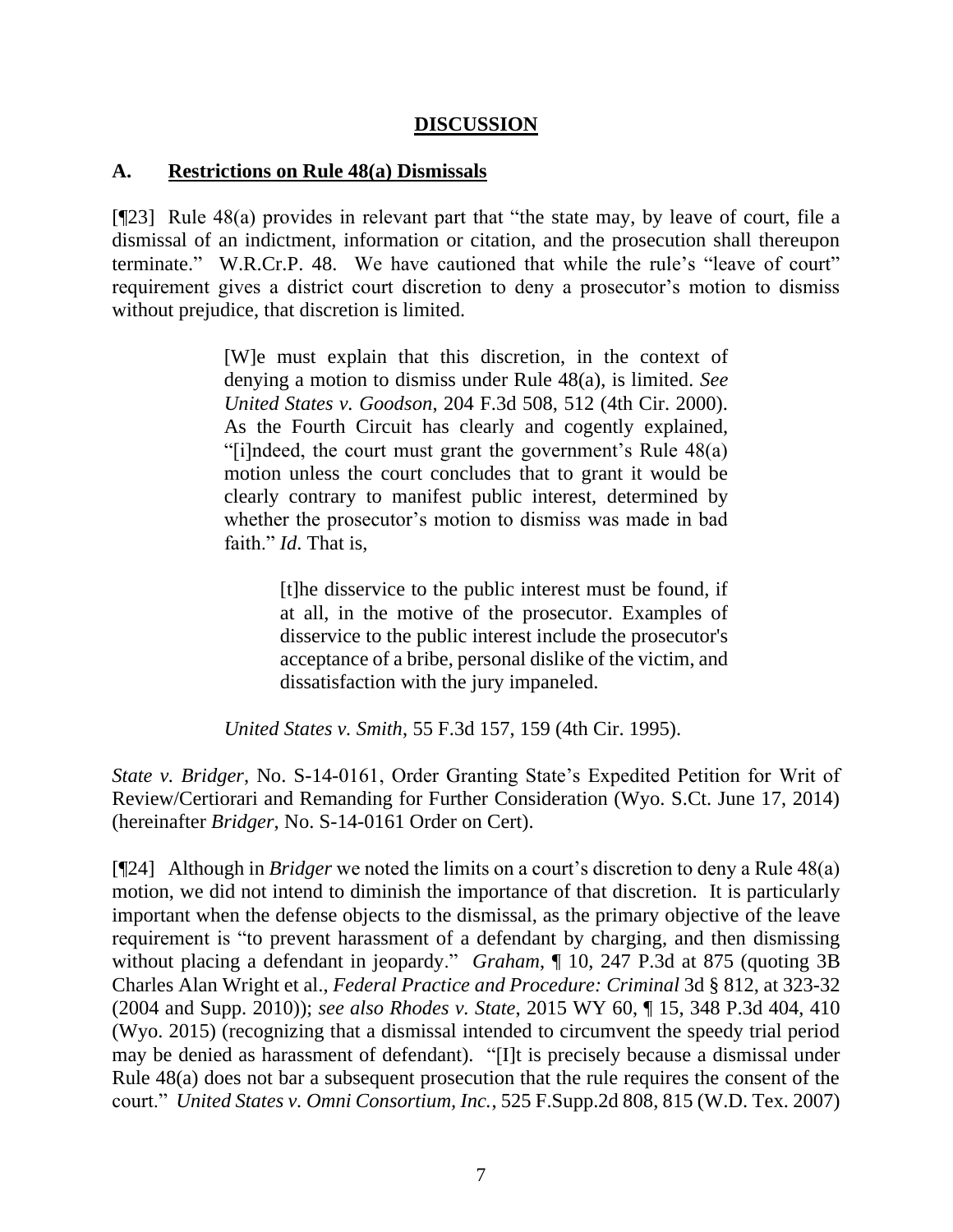(quoting *United States v. Davis*, 487 F.2d 112, 118 (5th Cir. 1973)). As another court has summarized:

> [Rule 48\(a\)](http://www.westlaw.com/Link/Document/FullText?findType=L&pubNum=1000598&cite=USFRCRPR48&originatingDoc=I99f02d7a942711d993e6d35cc61aab4a&refType=RB&originationContext=document&vr=3.0&rs=cblt1.0&transitionType=DocumentItem&contextData=(sc.Keycite)#co_pp_8b3b0000958a4) is intended to check the common law power of prosecutors to enter a *nolle prosequi* before jeopardy attaches and then proceed to reindict the defendant on basically the same charges and evidence. *See United States v. Salinas*, 693 F.2d 348, 350-51 (5th Cir.1982). . . . [T]he rule's "leave of court" requirement gives the court discretion to determine the propriety of the government's motion to dismiss in order to protect a defendant's rights. *United States v. Olson*, 846 F.2d 1103, 1113 (7th Cir.1988). The court in exercising its discretion must assure the fair administration of criminal justice. *United States v. Strayer*, 846 F.2d 1262, 1265 (10th Cir. 1988).

*United States v. Palomares*, 119 F.3d 556, 558 (7th Cir. 1997); *see also Rinaldi v. United States*, 434 U.S. 22, 29 n.15, 98 S.Ct. 81, 85 n.15, 54 L.Ed.2d 207 (1977) ("The principal object of the 'leave of court' requirement is apparently to protect a defendant against prosecutorial harassment, *e.g.*, charging, dismissing, and recharging, when the Government moves to dismiss an indictment over the defendant's objection."). 4

[¶25] In order for a trial court to exercise its discretion in ruling on a Rule 48(a) motion, the government must provide a reason for its motion to dismiss. *Graham*, ¶ 10, 247 P.3d at 875 ("Since the court must exercise a sound judicial discretion in considering a request for dismissal, it must have factual information supporting the recommendation."); *see also Strayer*, 846 F.2d at 1265 ("In order to carry out the purposes of the rule, the trial court must be informed of the prosecutor's reasons for dismissing the indictment and the factual basis for the prosecutor's decision." (citing *United States v. Derr*[, 726 F.2d 617, 619 \(10th](http://www.westlaw.com/Link/Document/FullText?findType=Y&serNum=1984104640&pubNum=0000350&originatingDoc=I9e373892957d11d993e6d35cc61aab4a&refType=RP&fi=co_pp_sp_350_619&originationContext=document&vr=3.0&rs=cblt1.0&transitionType=DocumentItem&contextData=(sc.UserEnteredCitation)#co_pp_sp_350_619)  Cir. [1984\)\)](http://www.westlaw.com/Link/Document/FullText?findType=Y&serNum=1984104640&pubNum=0000350&originatingDoc=I9e373892957d11d993e6d35cc61aab4a&refType=RP&fi=co_pp_sp_350_619&originationContext=document&vr=3.0&rs=cblt1.0&transitionType=DocumentItem&contextData=(sc.UserEnteredCitation)#co_pp_sp_350_619)). Because the government is deemed to be in the best position to judge the public interest, its reason for a dismissal is entitled to a presumption of good faith. *Salinas*, 693 F.2d at 352-53. That presumption is rebutted, however, if "the trial court has an affirmative reason to believe that the dismissal motion was motivated by considerations contrary to the public interest." *Salinas*, 693 F.2d at 352 (quoting *United States v. Hamm*, 659 F.2d 624, 631 (5th Cir. 1981)); *see also Bridger*, No. S-14-0161 Order on Cert ("[T]rial courts must grant a motion to dismiss under Rule 48(a) unless the trial court has 'an affirmative reason to believe that the dismissal motion was motivated by considerations contrary to the public interest.'" (also quoting *Hamm*, 659 F.2d at 631)).

<sup>4</sup> "Wyoming's Rule 48 is nearly identical to its federal counterpart, and we find guidance from our nation's highest court and the several circuits as to how this rule ought to be applied." *Bridger*, No. S-14-0161 Order on Cert (footnote omitted).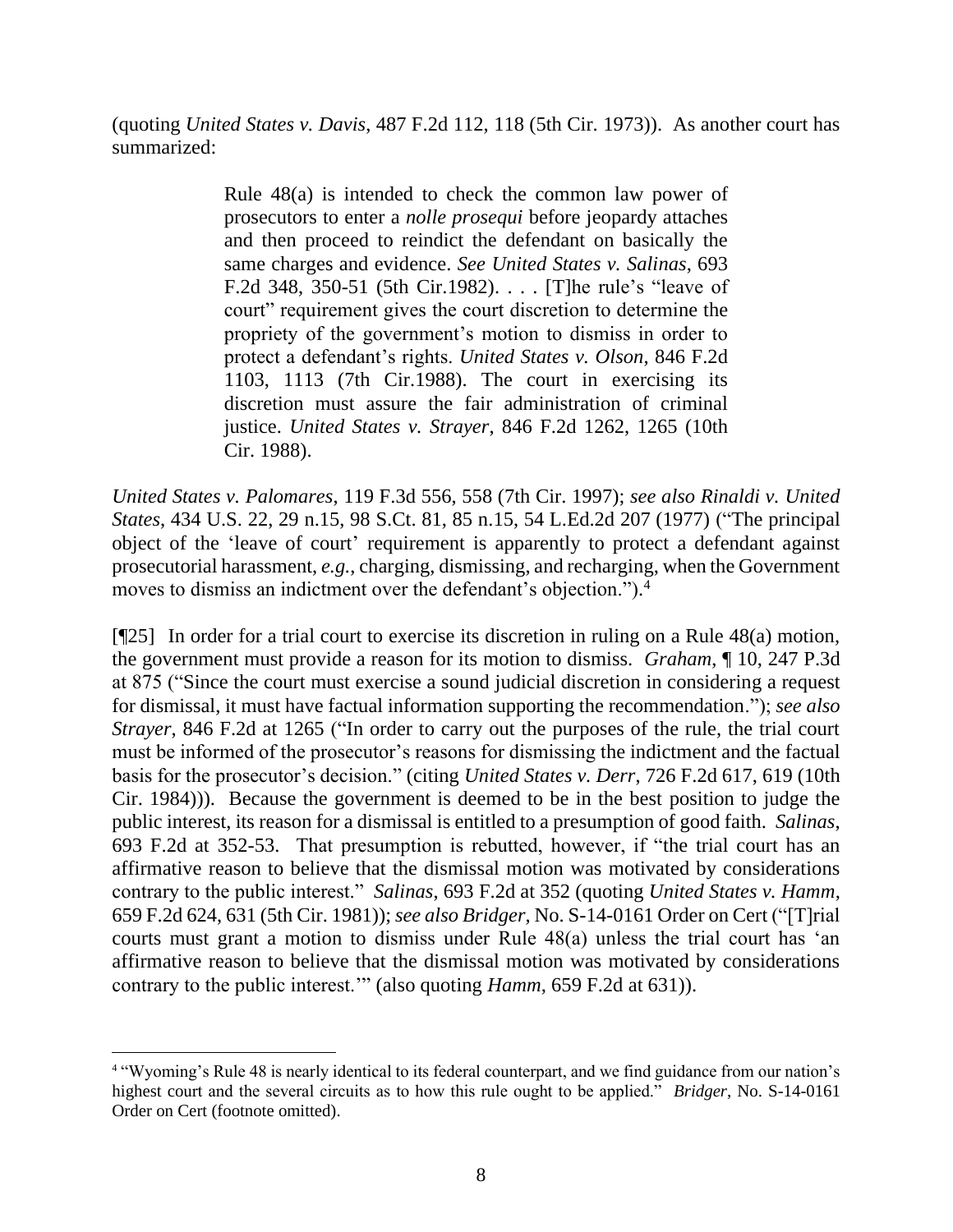[¶26] One "affirmative reason" to deny a Rule 48(a) dismissal is a finding of prosecutorial harassment. *United States v. Angilau*, 2012 WL 346446, \*11-12 (D. Utah 2012) (citing *Salinas*[, 693 F.2d at 351](http://www.westlaw.com/Link/Document/FullText?findType=Y&serNum=1982150495&pubNum=0000350&originatingDoc=I411e6e42507311e1968efb95426dbe9c&refType=RP&fi=co_pp_sp_350_352&originationContext=document&vr=3.0&rs=cblt1.0&transitionType=DocumentItem&contextData=(sc.UserEnteredCitation)#co_pp_sp_350_352)-53). Prosecutorial harassment is of course contrary to the public interest and is a basis to find that a motion to dismiss is made in bad faith. *Salinas*, 693 F.2d at 351 n.15 ("It is obvious that the public interest is not served by harassing a defendant."); *Angilau*, 2012 WL 346446, \*12. Such harassment may be found when the government charges, dismisses, and subsequently commences another prosecution "at a different time or place deemed more favorable to the prosecution." *Salinas*, 693 F.2d at 351 (citing *United States v. Ammidown*, 497 F.2d 615 (D.C. Cir. 1973)). Stated differently, a Rule 48(a) dismissal without prejudice should be rejected "if the reason for the dismissal is to gain a tactical advantage." *United States v. Pitts*, 331 F.R.D. 199, 203 (D. D.C. 2019) (citing *Ammidown*, 497 F.2d at 620); *see also United States v. Dyal*, 868 F.2d 424, 429 (11th Cir. 1989) (looking to whether dismissal was motivated by desire to gain tactical advantage); *United States v. Wallace*, 848 F.2d 1464, 1468 (9th Cir. 1988) (recognizing that a Rule 48(a) dismissal motivated by a desire to gain a tactical advantage could establish bad faith); *United States v. Casados*, 2011 WL 6300942, \*2 n.2 (D. Colo. 2011) (finding no bad faith where government was not trying to gain tactical advantage).

[¶27] We do not intend to say that prosecutorial harassment will be found every time the government seeks a Rule 48(a) dismissal for strategic reasons. *See, e.g.*, *United States v. Sprofera*, 299 F.3d 725, 727 (8th Cir. 2002) (no bad faith where government dismissed three of four counts on first day of trial to streamline case); *United States v. Amaya*, 206 Fed. Appx. 757, 761 (10th Cir. 2006) (no impropriety in dismissal where government sought to delay revealing a CI's identity so as not to interfere with an unrelated investigation); *United States v. Rush*, 240 F.3d 729, 731 (8th Cir. 2001) (per curiam) (no bad faith in government's strategic decision to dismiss lesser charge); *Strayer*, 846 F.2d at 1266 (no bad faith where government dismissed indictment shortly after entered because of faulty drafting); *United States v. Casados*, 2011 WL 6300942 (D. Colo. 2011) (no bad faith where dismissal based on adversarial relationship that developed between government and alleged victim); *United States v. Wilson*, 2010 WL 3023372 (D. N.M. 2010) (allowing dismissal of count to streamline government's case). Whether prosecutorial harassment will be found depends on the circumstances surrounding the dismissal, which we find illustrated in *Salinas*, *Pitts*, and *Angilau*.

[¶28] In *Salinas*, the government moved to dismiss its charges against the defendant after the jury had been selected but before it was sworn in, citing its intention to seek a superseding indictment as the basis for its dismissal. *Salinas*, 693 F.2d at 350. During the arraignment on the superseding indictment, a concern was raised that the defendant did not understand the charges against him. *Id*. The prosecutor responded that the defendant knew exactly what the charges were because they were the same that they had almost tried previously. *Id*. The prosecutor then stated: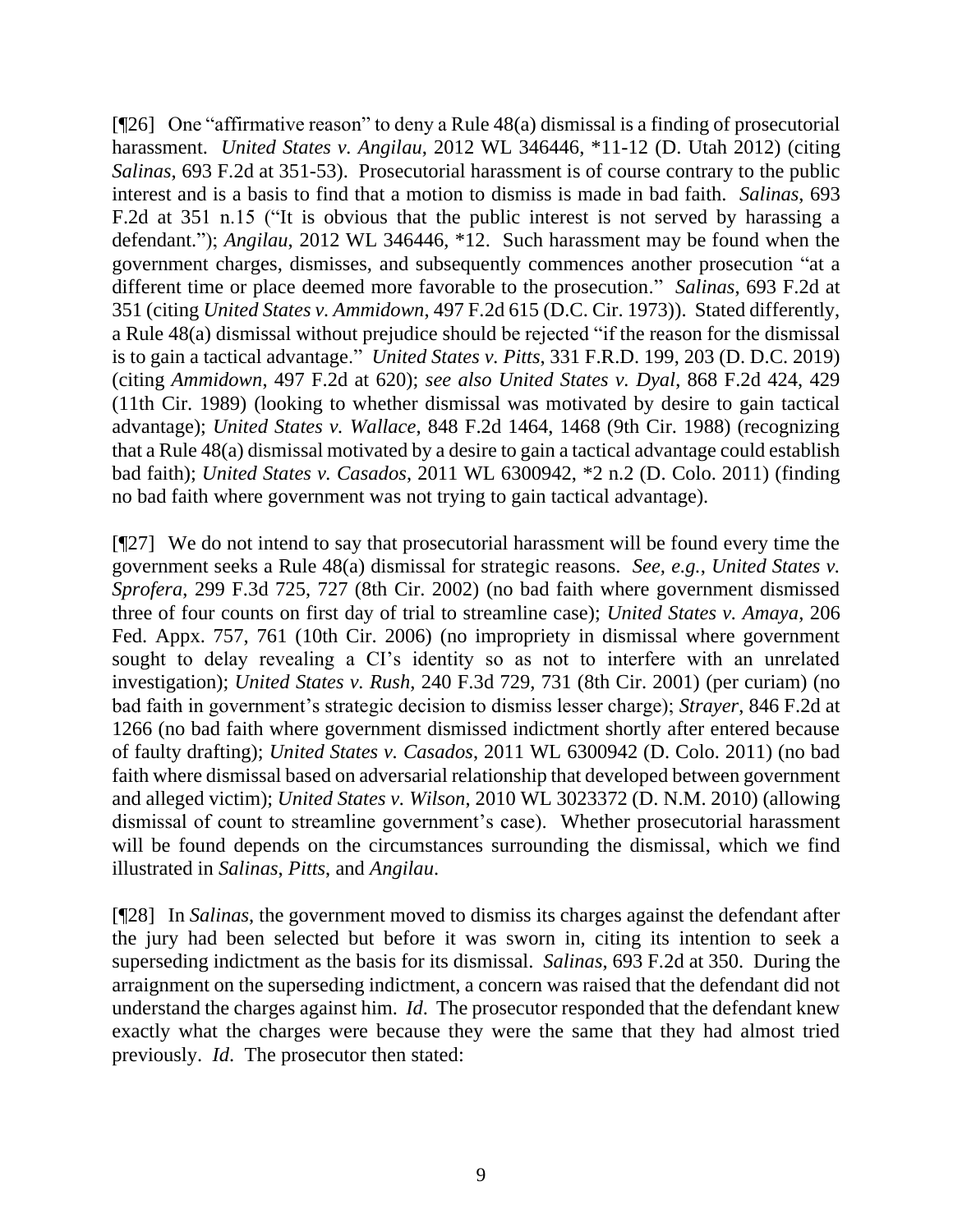Your honor, this is a superseding indictment. We were fixing to go to trial, and we did not go to trial because there were some people on the jury that knew him, and we were fixing to have a hearing and the judge was going to excuse them, but in the meantime I filed a motion to dismiss the indictment, and we superseded, because I wasn't about to go to trial under the circumstances. That's what happened.

#### *Salinas*, 693 F.2d at 350.

[¶29] After the defendant was convicted on the superseding indictment, he appealed. *Id*. He claimed that his conviction should be reversed because the government dismissed the original indictment in bad faith in violation of Rule 48(a). *Id*. The Fifth Circuit Court of Appeals agreed.

> The reflection of the record is specific and dramatic. The Government was simply displeased with the selected jury because there were people on it that the Government believed knew the defendant. This was the only reason ever proffered by the Government for its dismissal of the first indictment. This reason, we believe, was inadequate and improper under [Rule](http://www.westlaw.com/Link/Document/FullText?findType=L&pubNum=1004365&cite=USFRCRPR48&originatingDoc=I6cb47cd8931e11d9bdd1cfdd544ca3a4&refType=LQ&originationContext=document&vr=3.0&rs=cblt1.0&transitionType=DocumentItem&contextData=(sc.Document))  [48\(a\).](http://www.westlaw.com/Link/Document/FullText?findType=L&pubNum=1004365&cite=USFRCRPR48&originatingDoc=I6cb47cd8931e11d9bdd1cfdd544ca3a4&refType=LQ&originationContext=document&vr=3.0&rs=cblt1.0&transitionType=DocumentItem&contextData=(sc.Document)) One week later the Government obtained a second indictment of Salinas in order to get a "better" jury, a jury more to its liking. It is apparent, therefore, that the Government used [Rule 48\(a\)](http://www.westlaw.com/Link/Document/FullText?findType=L&pubNum=1004365&cite=USFRCRPR48&originatingDoc=I6cb47cd8931e11d9bdd1cfdd544ca3a4&refType=LQ&originationContext=document&vr=3.0&rs=cblt1.0&transitionType=DocumentItem&contextData=(sc.Document)) to gain a position of advantage or "to escape from a position of less advantage in which the Government found itself as the result of its own election." The Government decided to "repudiate the whole proceeding it had initiated" rather than to utilize other avenues that were available: (1) hold a hearing on the Government's allegations that some of the jurors knew the defendant, (2) conduct additional voir dire, (3) utilize one or both of the alternate jurors who had been selected, or (4) challenge the jurors for cause. In short, the Government was not content with the prospect of trying the case to the chosen jury and trifled with the Rules of Criminal Procedure to harass defendant Salinas. For this Court to condone such conduct would "invite future misconduct by the Government" and "open the door to the possibility of grave abuses."

*Salinas*, 693 F.2d at 352-53 (footnotes omitted).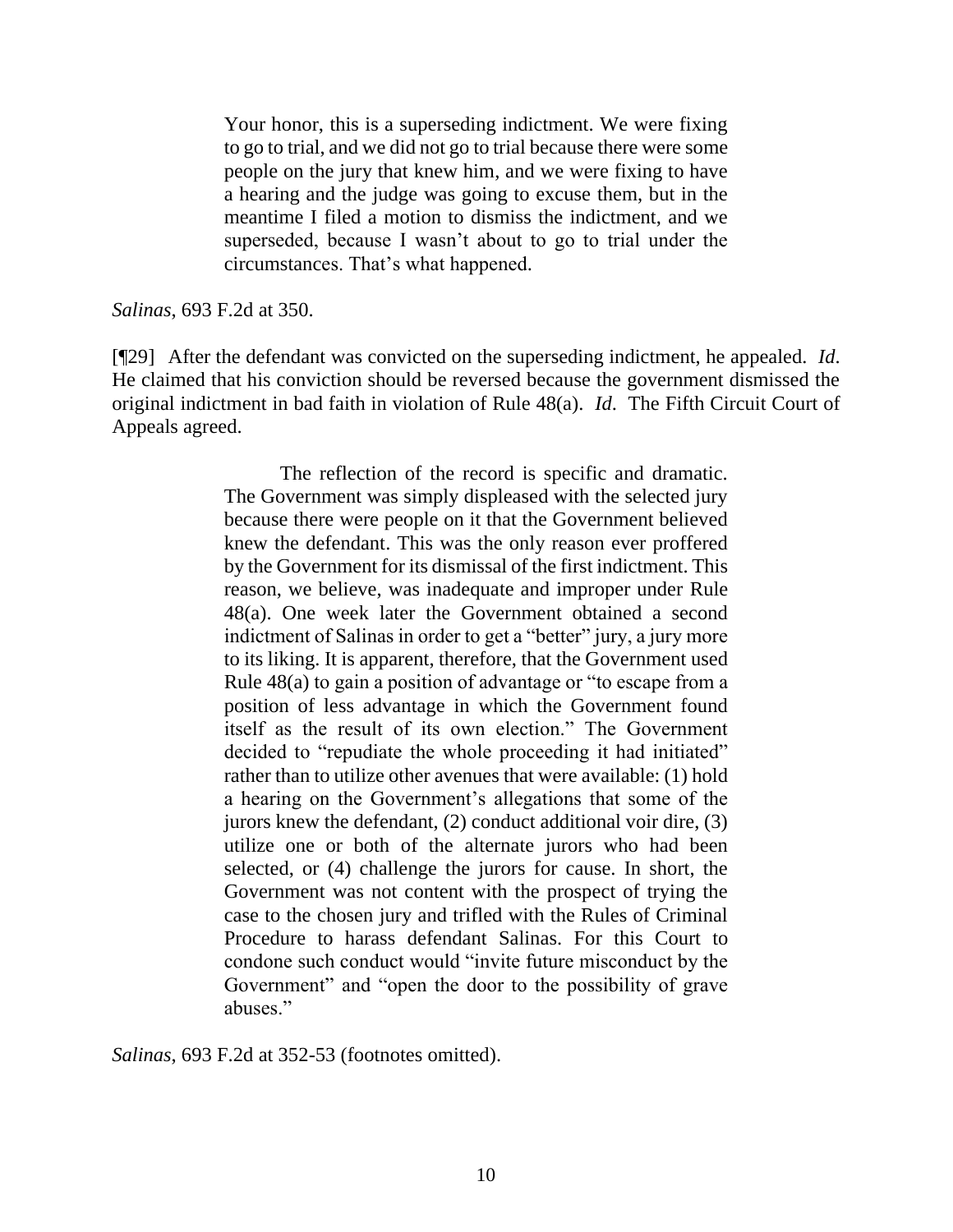[¶30] In *Pitts*, the government moved the D.C. District Court for a dismissal without prejudice to allow it additional time to test DNA that could have been tested earlier. *Pitts*, 331 F.R.D. at 204. The district court held that the government may not "'validly use [Rule](http://www.westlaw.com/Link/Document/FullText?findType=L&pubNum=1000598&cite=USFRCRPR48&originatingDoc=Ia5a9f72076d211e98eaef725d418138a&refType=LQ&originationContext=document&vr=3.0&rs=cblt1.0&transitionType=DocumentItem&contextData=(sc.Keycite))  [48\(a\)](http://www.westlaw.com/Link/Document/FullText?findType=L&pubNum=1000598&cite=USFRCRPR48&originatingDoc=Ia5a9f72076d211e98eaef725d418138a&refType=LQ&originationContext=document&vr=3.0&rs=cblt1.0&transitionType=DocumentItem&contextData=(sc.Keycite)) to gain a position of advantage, or to escape from a position of less advantage in which it found itself as a result of its own election." *Id.* at 203 (quoting *United States v. Poindexter*[, 719 F. Supp. 6, 11](http://www.westlaw.com/Link/Document/FullText?findType=Y&serNum=1989112620&pubNum=0000345&originatingDoc=Ia5a9f72076d211e98eaef725d418138a&refType=RP&fi=co_pp_sp_345_10&originationContext=document&vr=3.0&rs=cblt1.0&transitionType=DocumentItem&contextData=(sc.Keycite)#co_pp_sp_345_10) (D.D.C. 1989)). It then denied the motion and instead dismissed with prejudice.

> [T]he government has moved to dismiss the indictment without prejudice because of a defect in its case that has occurred through no fault of the defendant. Specifically, the government failed to test DNA swabs despite having possession of that evidence since January 18, 2019, and despite receiving requests from the defendant for that evidence. Since time cannot be excluded under the Act due to "lack of diligent preparation ... on the part of the attorney for the Government," [18 U.S.C. § 3161\(h\)\(7\)\(C\),](http://www.westlaw.com/Link/Document/FullText?findType=L&pubNum=1000546&cite=18USCAS3161&originatingDoc=Ia5a9f72076d211e98eaef725d418138a&refType=RB&originationContext=document&vr=3.0&rs=cblt1.0&transitionType=DocumentItem&contextData=(sc.Keycite)#co_pp_f5de00000da05) the government lacks a basis for obtaining a continuance to obtain the test results. The government concedes that the testing will not be complete until July 2019, well after the expiration of the Speedy Trial date of May 3, 2019. As in *[Poindexter](http://www.westlaw.com/Link/Document/FullText?findType=Y&serNum=1989112620&pubNum=0000345&originatingDoc=Ia5a9f72076d211e98eaef725d418138a&refType=RP&originationContext=document&vr=3.0&rs=cblt1.0&transitionType=DocumentItem&contextData=(sc.Keycite))*, the government finds itself dissatisfied with the state of its case, through no fault of the defendant, and has moved to dismiss the case without prejudice with hopes to salvage the prosecution once the DNA test results are received. However, dismissing a case without prejudice only to bring charges when the case is in a better posture for the government is precisely the type of strategic use of [Rule 48](http://www.westlaw.com/Link/Document/FullText?findType=L&pubNum=1000598&cite=USFRCRPR48&originatingDoc=Ia5a9f72076d211e98eaef725d418138a&refType=LQ&originationContext=document&vr=3.0&rs=cblt1.0&transitionType=DocumentItem&contextData=(sc.Keycite)) that the D.C. Circuit has proscribed. *[Ammidown](http://www.westlaw.com/Link/Document/FullText?findType=Y&serNum=1974110711&pubNum=0000350&originatingDoc=Ia5a9f72076d211e98eaef725d418138a&refType=RP&fi=co_pp_sp_350_620&originationContext=document&vr=3.0&rs=cblt1.0&transitionType=DocumentItem&contextData=(sc.Keycite)#co_pp_sp_350_620)*, [497 F.2d at 620.](http://www.westlaw.com/Link/Document/FullText?findType=Y&serNum=1974110711&pubNum=0000350&originatingDoc=Ia5a9f72076d211e98eaef725d418138a&refType=RP&fi=co_pp_sp_350_620&originationContext=document&vr=3.0&rs=cblt1.0&transitionType=DocumentItem&contextData=(sc.Keycite)#co_pp_sp_350_620)

> > \* \* \* \*

. . . Under these circumstances, the Court concludes that the government seeks to dismiss this case simply because it prefers to prosecute the defendant "at a different time ... deemed more favorable to the prosecution." *Ammidown*[, 497 F.2d at 620.](http://www.westlaw.com/Link/Document/FullText?findType=Y&serNum=1974110711&pubNum=0000350&originatingDoc=Ia5a9f72076d211e98eaef725d418138a&refType=RP&fi=co_pp_sp_350_620&originationContext=document&vr=3.0&rs=cblt1.0&transitionType=DocumentItem&contextData=(sc.Keycite)#co_pp_sp_350_620) The fair administration of justice does not countenance the use of such ploys. *See United States v. Fields*[, 475 F. Supp. 903, 908](http://www.westlaw.com/Link/Document/FullText?findType=Y&serNum=1979117035&pubNum=0000345&originatingDoc=Ia5a9f72076d211e98eaef725d418138a&refType=RP&fi=co_pp_sp_345_908&originationContext=document&vr=3.0&rs=cblt1.0&transitionType=DocumentItem&contextData=(sc.Keycite)#co_pp_sp_345_908)  [\(D.D.C. 1979\)\(](http://www.westlaw.com/Link/Document/FullText?findType=Y&serNum=1979117035&pubNum=0000345&originatingDoc=Ia5a9f72076d211e98eaef725d418138a&refType=RP&fi=co_pp_sp_345_908&originationContext=document&vr=3.0&rs=cblt1.0&transitionType=DocumentItem&contextData=(sc.Keycite)#co_pp_sp_345_908)"[T]he government is not free to indict, dismiss, and reindict solely to achieve a more favorable prosecutorial posture.").

*Pitts*, 331 F.R.D. at 204 (record citations omitted).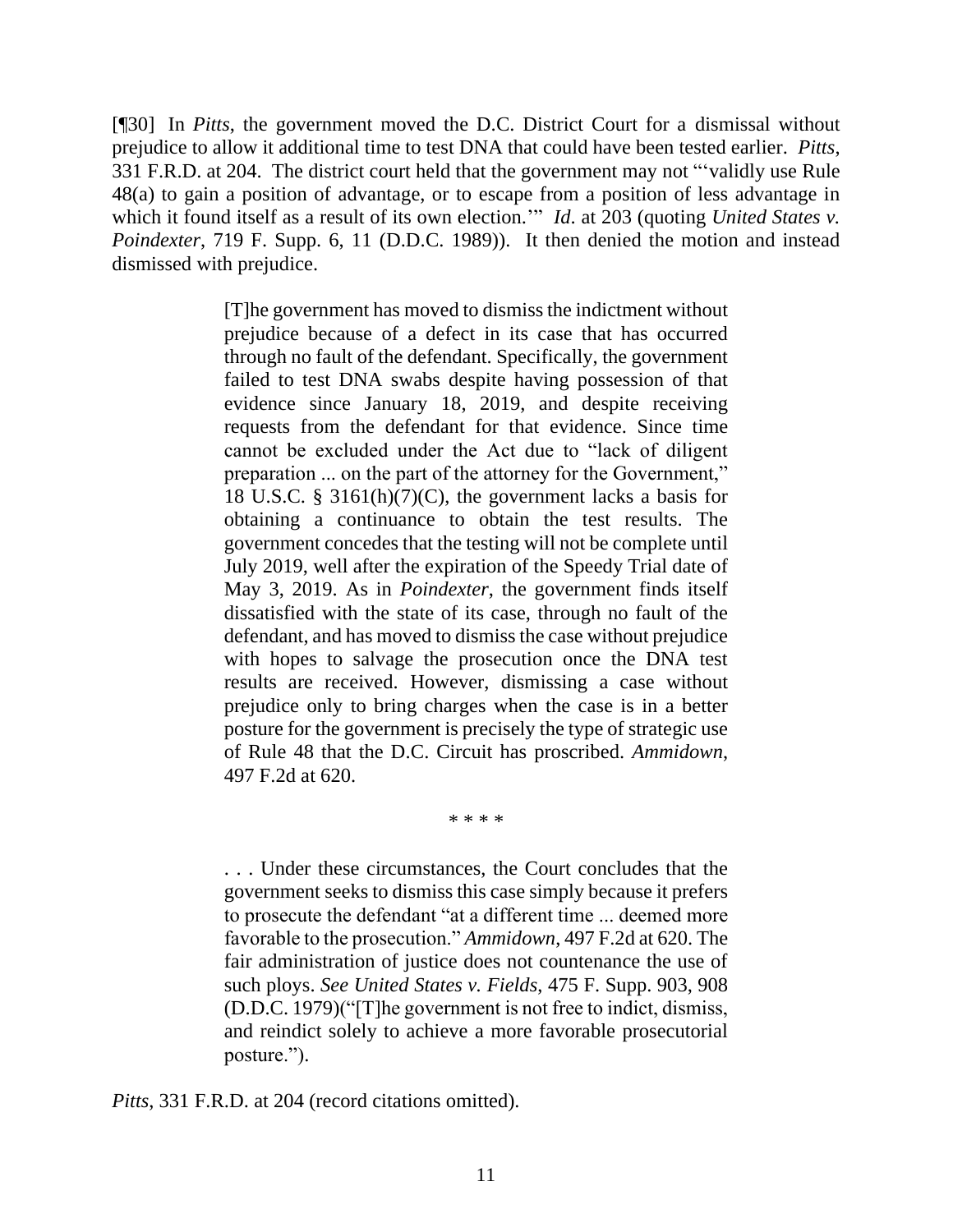[¶31] In *Angilau*, the defendant was initially indicted on two counts, robbery and the use or carrying of a firearm during the robbery. *Angilau*, 2012 WL 346446, \*2. Two months later, he was indicted on two additional counts arising out of a separate incident, assault of a federal officer and the use or carrying of a firearm during the assault. *Id*. While those charges were pending, the government filed a superseding indictment that combined the four charges. *Id*. The defendant moved to sever the assault charges from the robbery charges on grounds that they were unrelated and a trial together would be prejudicial, and that motion was granted. *Id*.

[¶32] Two weeks before trial, the government moved to dismiss the assault charges without specifying whether the dismissal would be with or without prejudice. *Id.* Defendant pled guilty to the robbery charges and then moved to dismiss with prejudice the original indictment that charged him with the two assault-related counts. *Id*. at \*3. The government responded with its own motion to dismiss the same indictment, again without specifying whether the dismissal would be with or without prejudice. *Id*. The court granted the government's motion with an order that likewise was silent on whether the dismissal was with or without prejudice. *Id*.

[¶33] Roughly a year later, the government filed another indictment against the defendant that charged him with four offenses, three RICO counts and a count for the same assault of a federal officer charge that had twice before been dismissed. *Id.* at \*3. The defendant moved to dismiss the charges with prejudice on grounds that the prior dismissals had violated Rule 48(a). *Id*. at \*4. The court asked the government to explain its reasons for the prior dismissals, and it responded that its RICO investigation had not been complete when the assault charge was to be tried and it also had not been prepared to go to trial on the assault charge. *Id*. at \*12. The court disagreed that the government did not have sufficient evidence to proceed on the assault charge, and it dismissed that charge with prejudice while allowing the new RICO charges to proceed. *Id*. at \*1. It explained:

> Here, the Government was prepared to go to trial on the assault charges. A grand jury had already indicted Mr. Angilau twice on the same charges. More than a year before, Mr. Angilau pleaded guilty to State charges arising out of the August 2007 assault incident. By its own admission, the Government was working to solidify *additional* evidence against Mr. Angilau on the assault and gun charges and was still developing its RICO case against Mr. Angilau and his codefendants. The Government did not want just a "viable" case against Mr. Angilau on the assault charges. It wanted a third chance to present a much stronger case against Mr. Angilau in conjunction with the anticipated RICO indictment. The court recognizes that the evidence the Government was developing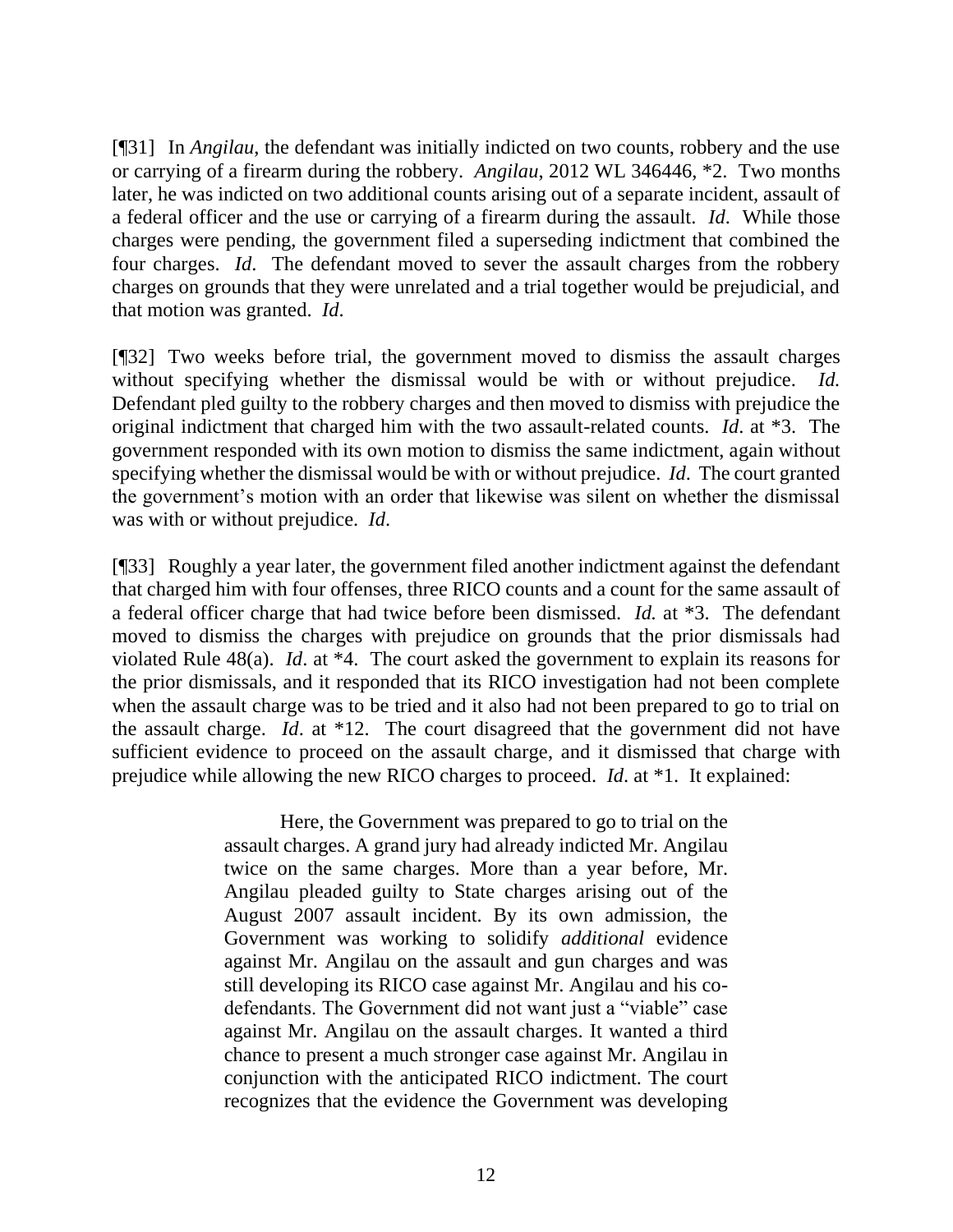was not ready for introduction at trial in April 2008. But there is no claim that the Government had lost its ability to prosecute Mr. Angilau on the assault and gun-related charges because additional evidence was not yet ready. Delaying indictment in order to develop and strengthen evidence, and choosing to pursue related charges in one prosecution rather than on a piecemeal basis is legitimate, but that justification rings hollow when the same entity has already indicted the defendant twice on duplicate charges arising out of events to which the defendant pleaded guilty in another forum more than a year before. The Government made a conscious choice to indict Mr. Angilau twice and it should not be allowed to avoid that choice because a potentially better avenue for conviction arose. At some point, the Government must live with its actions.

Under the circumstances of this case, the court finds that the Government has not provided sufficient reasons to justify dismissal without prejudice. The Government was, in essence, trying "to gain a position of advantage or to escape from a position of less advantage in which the Government found itself as the result of its own election [*i.e.*, its indictment]." *Salinas*[, 693 F.2d at 353.](http://www.westlaw.com/Link/Document/FullText?findType=Y&serNum=1982150495&pubNum=350&originatingDoc=I411e6e42507311e1968efb95426dbe9c&refType=RP&fi=co_pp_sp_350_353&originationContext=document&vr=3.0&rs=cblt1.0&transitionType=DocumentItem&contextData=(sc.UserEnteredCitation)#co_pp_sp_350_353) Accordingly, the court hereby dismisses [the assault charges as originally indicted] with prejudice.

*Angilau*, 2012 WL 346446, \*13-14.

[¶34] While the above cases are not identical to the case before us, they illustrate that Rule 48(a) is not intended to be a device that the prosecution may use to manipulate criminal proceedings and thereby gain a tactical advantage over a defendant. Considerations that emerge from the cases include whether the government is seeking to avoid compliance with the rules of criminal procedure, whether it has diligently prosecuted the matter, whether it is seeking to correct defects of its own making, whether it truly has insufficient evidence to proceed or merely wishes to better its proof, and whether it is attempting to avoid a speedy trial deadline. Applying these considerations here, we find that the State improperly invoked Rule 48(a) to gain a tactical advantage and overcome shortcomings of its own making.

## **B. State's Misuse of Rule 48(a) to Dismiss Dockets 34-412 and 34-461**

[¶35] The record is clear that the State used its Rule 48(a) motion as a tactical maneuver. In mid-September, well after the motions cut-off in both dockets, the State for the first time informed the district court that it did not believe that the charge in Docket 34-461 (the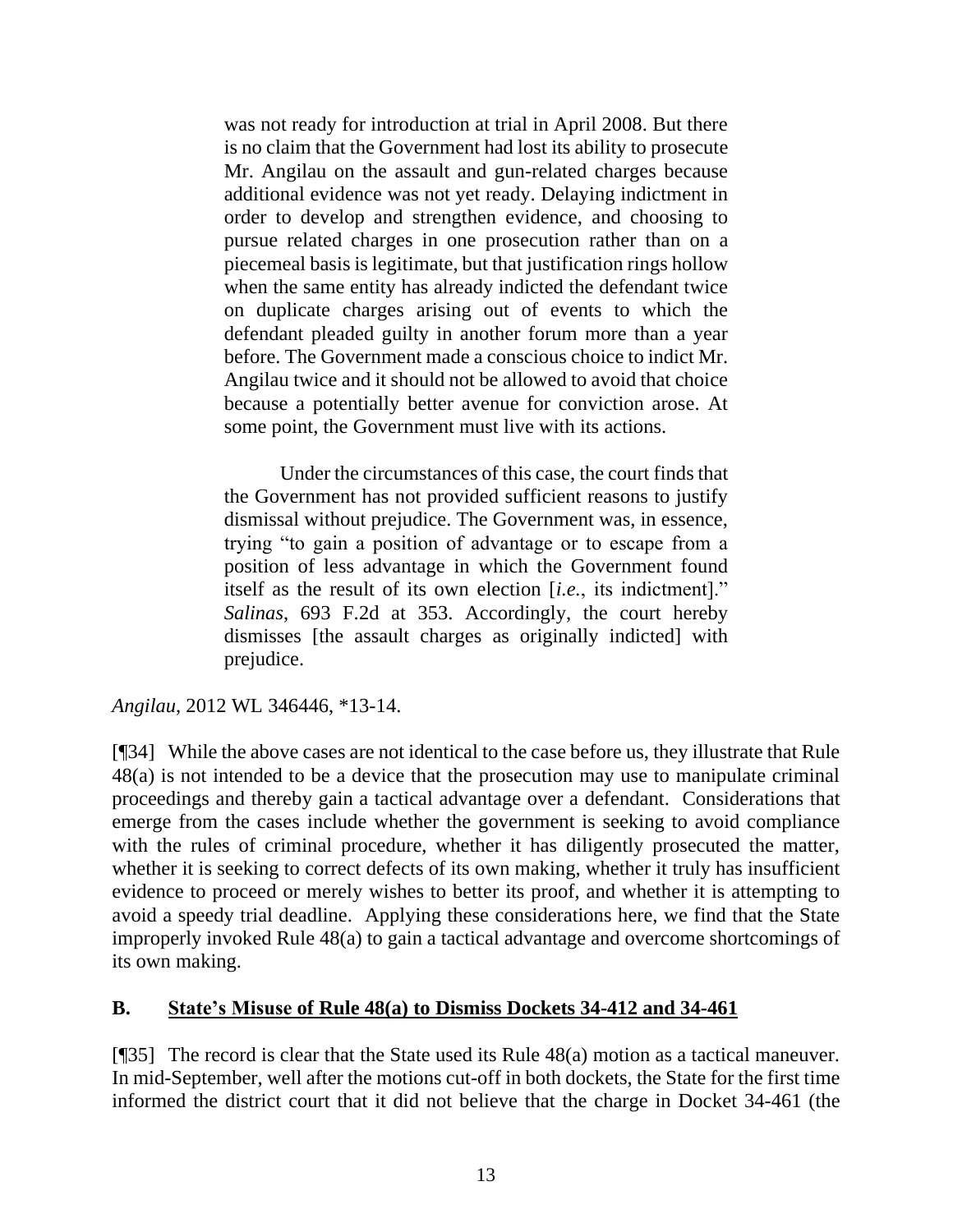second information) for theft of a firearm could be tried without the casings evidence from the aggravated burglary charge in Docket 34-412 (the first information). The State then filed an untimely motion to join the charges, followed by an untimely pretrial memo in Docket 34-461 that listed a witness who would testify concerning the conduct charged in Docket 34-412. When Mr. Carabajal objected, the State then filed its Rule 48(a) motion as a means to join the charges and avoid the issues created by its separate filings.

[¶36] The record is equally clear that this tactical use of Rule 48(a) was made necessary by the State's lack of diligence and in an effort to avoid the speedy trial deadline in Docket 34-461. The State filed its separate informations in March 2019, and it had months to identify any difficulty those separate filings may have created. It therefore had every opportunity to timely move for an amendment or joinder of the charges in accordance with the case management orders, but it did not do so. Nor did it disclose the aggravated burglary or casings evidence as potential 404(b) evidence in Docket 34-461 (the second information) as required by the case management order. Instead, with the speedy trial deadline in Docket 34-461 foreclosing a continuance, the State misused a Rule 48(a) dismissal to "escape from a position of less advantage" in which it found itself as a result of its own lack of diligence. *See Salinas*, 693 F.2d at 353; *Pitts*, 331 F.R.D. at 203-04.

[¶37] The State disagrees that it was not diligent in its prosecution of Mr. Carabajal and contends that any delay in its actions was attributable to its belief that it had a plea agreement with him. We reject this explanation. First, the State had an obligation to comply with the case management orders in both dockets, even if it were negotiating a plea agreement. It is simply not acceptable to ignore court-ordered deadlines, file untimely motions, and serve untimely discovery on a defendant shortly before trial. Moreover, the record belies the State's claim that its delays resulted from the parties' plea negotiations and agreement. The first indication in the record that the parties were negotiating a plea agreement is reflected in the State's July 29, 2019 motion to continue the trial in Docket 34-412 (the first information). That was months into the proceedings and well past the discovery cut-off and deadlines for Rule 404(b) disclosures. It was also past the motion cut-off in Docket 34-412 and right up against the motion cut-off in Docket 34-461.<sup>5</sup> Under these circumstances, the State's purported reliance on an anticipated plea agreement does not explain its delays.

[¶38] As a final matter, we disagree with the prosecutor's assessment that the firearm theft charged in Docket 34-461 could not be tried without the casings evidence from the aggravated burglary charge in Docket 34-412.<sup>6</sup> Although the prosecutor's desire to have additional evidence to tie the firearm to Mr. Carabajal may have been understandable, its

<sup>5</sup> The motion cut-off in Docket 34-412 was July 8, 2019, and the cut-off in Docket 34-461 was August 12, 2019.

<sup>6</sup> *See Rhodes*, ¶ 15, 348 P.3d at 410 ("Leave will be granted if the government is without sufficient evidence to obtain a conviction or if dismissal is sought for some other bona fide reason that does not involve harassment of the defendant." (quoting *Graham*, ¶ 10-11, 247 P.3d at 875)).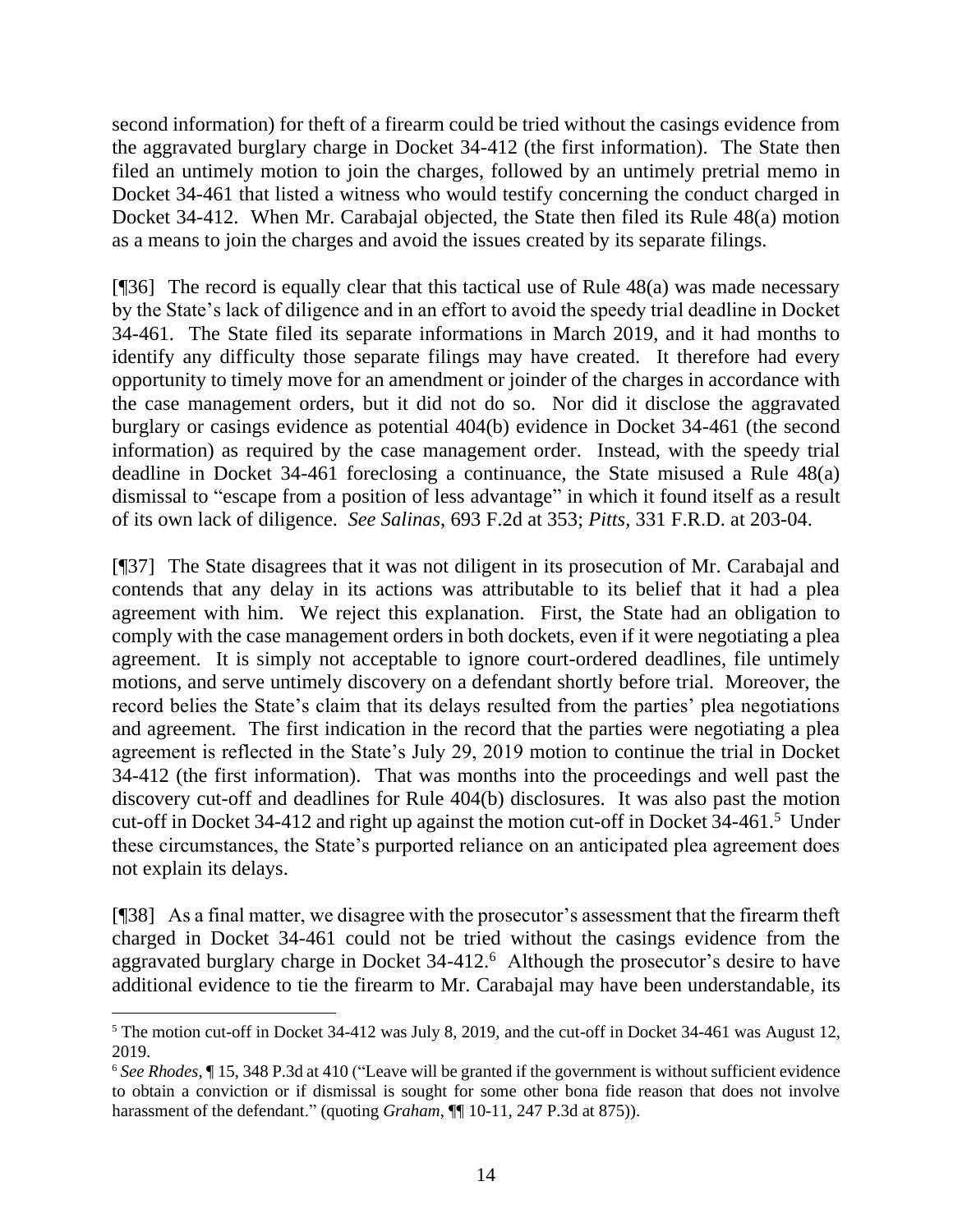unavailability did not doom the State's case. The State still had the testimony of the firearm's owner as to Mr. Carabajal's opportunity to take the weapon, as well as the photo downloaded from Mr. Carabajal's cellphone that showed him holding a gun that matched the description of the stolen firearm, including its serial number. As in *Pitts* and *Angilau*, the State did not seek a Rule 48(a) dismissal because it had insufficient evidence on which to proceed, but instead moved to strengthen its already viable case.

[¶39] Generally, it is for the district court to determine in the first instance whether the State has offered a good faith basis for its Rule 48(a) motion to dismiss. *See Bridger*, No. S-14-0161 Order on Cert (remanding to district court for determination of whether State's motion was made in good faith). In this case, however, the State specified the basis for its motion, and the record is clear that that basis was a misuse of Rule 48(a). We therefore will not remand for a good faith determination. *See Derr*, 726 F.2d at 619 (where government's stated reasons for Rule 48(a) dismissal were insufficient, "remanding the case for a determination whether the government had valid reasons for dismissing the original indictment would be fruitless").

[¶40] Because the State did not offer a good faith basis for its motion to dismiss, the district court abused its discretion in granting the dismissal without prejudice. We turn then to the remedy for the State's misuse of Rule 48(a).

## **C. Remedy for State's Misuse of Rule 48(a)**

[¶41] The purpose of the federal Speedy Trial Act is both to protect a defendant's constitutional right to a speedy trial and "to serve the public interest in bringing prompt criminal proceedings." *United States v. Vogl*, 374 F.3d 976, 982 (10th Cir. 2004) (quoting *United States v. Gonzales*, 137 F.3d 1431, 1432 (10th Cir. 1998)). State speedy trial provisions are aimed at similar concerns.

> "A fundamental purpose of the speedy trial statute and rule is to prevent unnecessary prosecutorial and judicial delays to a pending criminal proceeding. The public interest and the interest of the accused require an expeditious determination of guilt or innocence so that the guilty can be sentenced and the innocent exonerated." *People v. Moye*[, 635 P.2d 194, 195](http://www.westlaw.com/Link/Document/FullText?findType=Y&serNum=1981138928&pubNum=0000661&originatingDoc=I1319c8f09a6911e7a9cdf8f74902bf96&refType=RP&fi=co_pp_sp_661_195&originationContext=document&vr=3.0&rs=cblt1.0&transitionType=DocumentItem&contextData=(sc.Search)#co_pp_sp_661_195)  [\(Colo. 1981\)](http://www.westlaw.com/Link/Document/FullText?findType=Y&serNum=1981138928&pubNum=0000661&originatingDoc=I1319c8f09a6911e7a9cdf8f74902bf96&refType=RP&fi=co_pp_sp_661_195&originationContext=document&vr=3.0&rs=cblt1.0&transitionType=DocumentItem&contextData=(sc.Search)#co_pp_sp_661_195) (citations omitted). "The purpose of the rule ensures not only a criminal defendant's constitutional right to a speedy trial, but also furthers important judicial policy considerations of relief of trial court congestion, prompt processing of all cases reaching the courts and advancement of the efficiency of criminal justice process." *[State v. Wells](http://www.westlaw.com/Link/Document/FullText?findType=Y&serNum=1982115547&pubNum=0000162&originatingDoc=I1319c8f09a6911e7a9cdf8f74902bf96&refType=RP&fi=co_pp_sp_162_63&originationContext=document&vr=3.0&rs=cblt1.0&transitionType=DocumentItem&contextData=(sc.Search)#co_pp_sp_162_63)*, 443 [A.2d 60, 63 \(Me. 1982\).](http://www.westlaw.com/Link/Document/FullText?findType=Y&serNum=1982115547&pubNum=0000162&originatingDoc=I1319c8f09a6911e7a9cdf8f74902bf96&refType=RP&fi=co_pp_sp_162_63&originationContext=document&vr=3.0&rs=cblt1.0&transitionType=DocumentItem&contextData=(sc.Search)#co_pp_sp_162_63)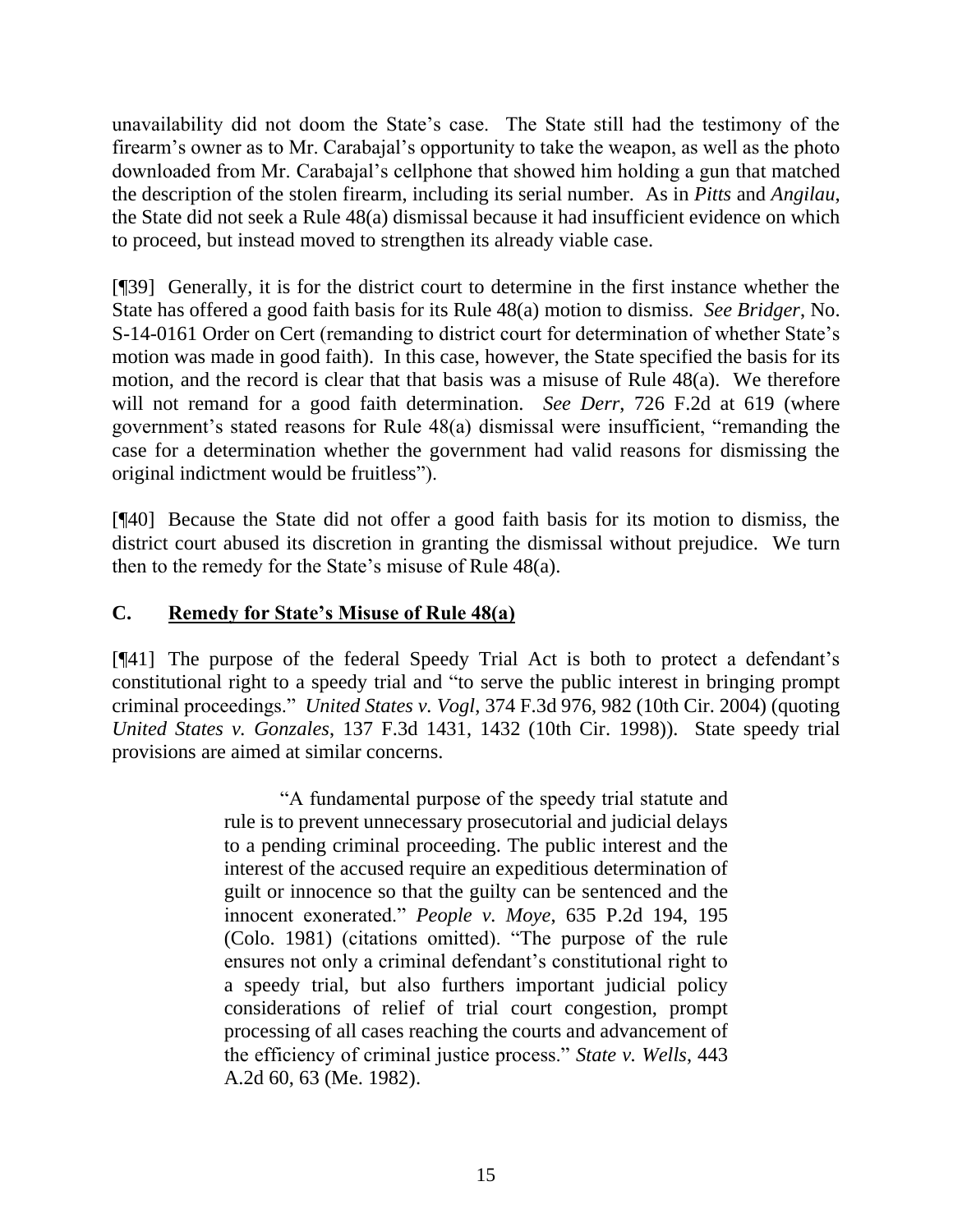*Webb v. State*, 2017 WY 108, ¶ 51, 401 P.3d 914, 930 (Wyo. 2017) (Fox, J., concurring in part and dissenting in part).

[¶42] Because Rule 48's policy objectives go beyond protecting a defendant's right to a speedy trial, our remedy for addressing the State's misuse of the rule cannot be aimed solely at vindicating Mr. Carabajal's right to a speedy trial, which he waived in Docket 34- 412 (the first information) but not in Docket 34-461 (the second information). Our broader concerns are with the disruptive effect the State's actions had on these proceedings and the need to protect against the harassing effect of those actions. These types of concerns warrant a dismissal with prejudice.

> Ordinarily, a district court's dismissal of an indictment pursuant to a [Rule 48\(a\)](http://www.westlaw.com/Link/Document/FullText?findType=L&pubNum=1004365&cite=USFRCRPR48&originatingDoc=I0a3e0465bde111dcbb72bbec4e175148&refType=LQ&originationContext=document&vr=3.0&rs=cblt1.0&transitionType=DocumentItem&contextData=(sc.Search)) government motion to dismiss is without prejudice. *[United States v. Welborn](http://www.westlaw.com/Link/Document/FullText?findType=Y&serNum=1988088557&pubNum=350&originatingDoc=I0a3e0465bde111dcbb72bbec4e175148&refType=RP&originationContext=document&vr=3.0&rs=cblt1.0&transitionType=DocumentItem&contextData=(sc.Search))*, 849 F.2d 980 (5th [Cir.1988\);](http://www.westlaw.com/Link/Document/FullText?findType=Y&serNum=1988088557&pubNum=350&originatingDoc=I0a3e0465bde111dcbb72bbec4e175148&refType=RP&originationContext=document&vr=3.0&rs=cblt1.0&transitionType=DocumentItem&contextData=(sc.Search)) *[United States v. Stoker](http://www.westlaw.com/Link/Document/FullText?findType=Y&serNum=1975141960&pubNum=350&originatingDoc=I0a3e0465bde111dcbb72bbec4e175148&refType=RP&originationContext=document&vr=3.0&rs=cblt1.0&transitionType=DocumentItem&contextData=(sc.Search))*, 522 F.2d 576 (10th [Cir.1975\).](http://www.westlaw.com/Link/Document/FullText?findType=Y&serNum=1975141960&pubNum=350&originatingDoc=I0a3e0465bde111dcbb72bbec4e175148&refType=RP&originationContext=document&vr=3.0&rs=cblt1.0&transitionType=DocumentItem&contextData=(sc.Search)) However, after considering the government's explanation for its motion to dismiss without prejudice, a district court is authorized to dismiss *with* prejudice where it finds that dismissal without prejudice is contrary to the public interest or is necessary to protect a defendant against prosecutorial harassment of the sort [Rule 48\(a\)](http://www.westlaw.com/Link/Document/FullText?findType=L&pubNum=1004365&cite=USFRCRPR48&originatingDoc=I0a3e0465bde111dcbb72bbec4e175148&refType=LQ&originationContext=document&vr=3.0&rs=cblt1.0&transitionType=DocumentItem&contextData=(sc.Search)) is designed to prevent, *e.g.*, charging, dismissing, and recharging on dismissed counts when the defendant objects to dismissal of an indictment without prejudice. *See*, *e.g.*, *In re United States*, 345 F.3d 450 (7th Cir. 2003), citing *Derr*, 726 F.2d at 619 and *United States v. Towill*, 548 F.2d 1363, 1369-70 (9th Cir. 1977); *United States v. Gatto*, 763 F.2d 1040 (9th Cir. 1985); *United States v. Flemmi*, 283 F.Supp.2d 400, 407-09 (D. Mass. 2003); *United States v. Rossoff*, 806 F.Supp. 200 (C.D. Ill. 1992).

*United States v. Wecht*, 2008 WL 65605, \* 6 (W.D. Pa. 2008); *see also* 3B Wright & Miller, *Federal Practice and Procedure Crim.* § 801 (4th ed. April 2020 update) ("A dismissal properly taken under [Rule 48\(a\)](http://www.westlaw.com/Link/Document/FullText?findType=L&pubNum=1000598&cite=USFRCRPR48&originatingDoc=I203c06fe89e211daa770e0a5cfef677e&refType=LQ&originationContext=document&vr=3.0&rs=cblt1.0&transitionType=DocumentItem&contextData=(sc.Category)) is without prejudice . . . . The result will be otherwise, and dismissal will be with prejudice, if the government sought dismissal for an improper purpose, such as harassment of the defendant." (footnotes omitted)).

[¶43] Dismissal with prejudice is likewise the appropriate remedy when a motion to dismiss without prejudice is granted and then subsequently found to have been made in bad faith. *Derr*, 726 F.2d at 619 ("Under the circumstances, dismissing the second indictment was the only sanction that would effectuate the primary purpose of [Rule](http://www.westlaw.com/Link/Document/FullText?findType=L&pubNum=1000598&cite=USFRCRPR48&originatingDoc=I05679190944811d9bc61beebb95be672&refType=RB&originationContext=document&vr=3.0&rs=cblt1.0&transitionType=DocumentItem&contextData=(sc.Keycite)#co_pp_8b3b0000958a4)  [48\(a\).](http://www.westlaw.com/Link/Document/FullText?findType=L&pubNum=1000598&cite=USFRCRPR48&originatingDoc=I05679190944811d9bc61beebb95be672&refType=RB&originationContext=document&vr=3.0&rs=cblt1.0&transitionType=DocumentItem&contextData=(sc.Keycite)#co_pp_8b3b0000958a4)"); *Salinas*, 693 F.2d at 353 ("Because of the improper motives of the Government in moving to dismiss the first indictment, the conviction [on the second indictment] is